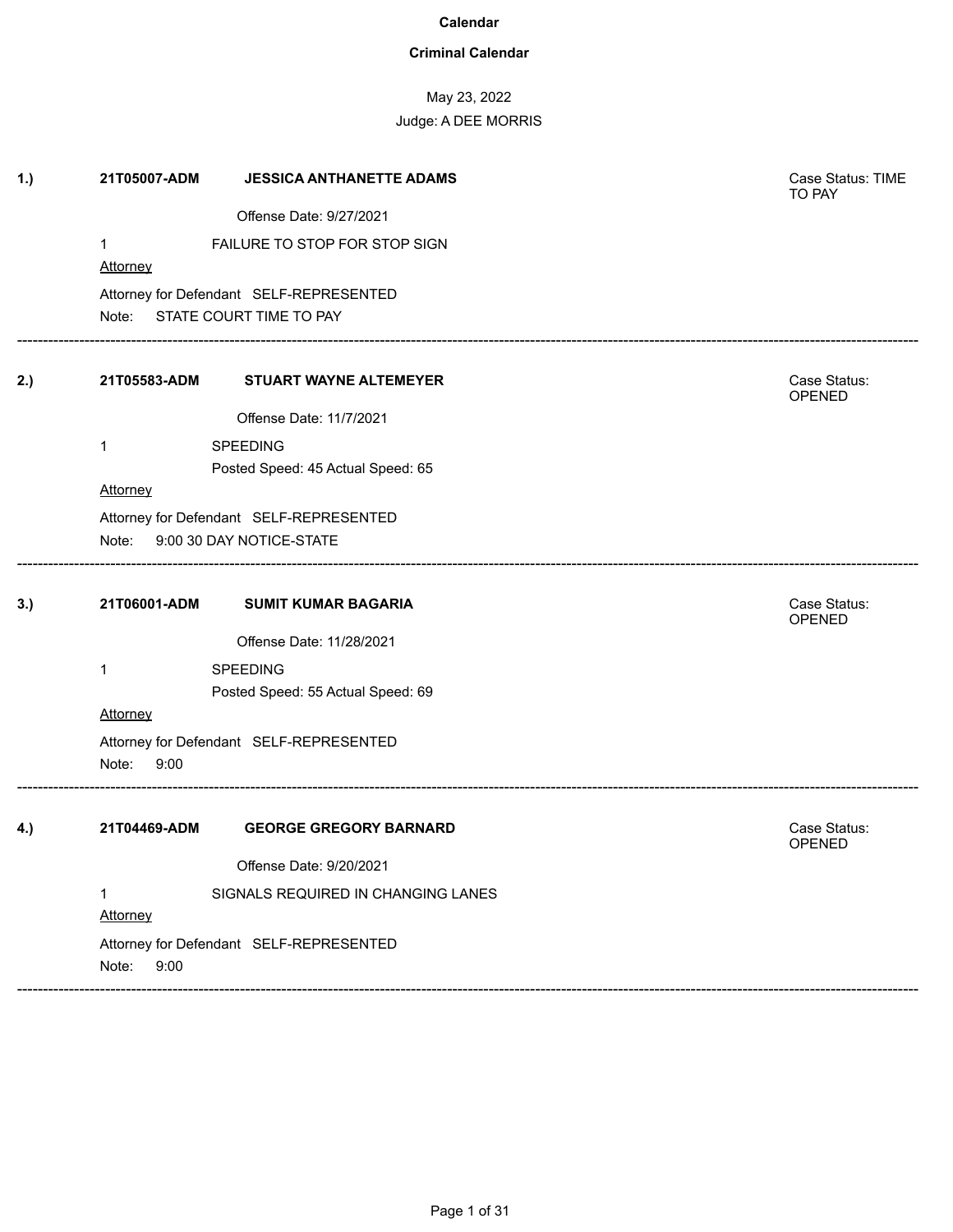### **Criminal Calendar**

# May 23, 2022

| 5.) | 21T05635-ADM                  | <b>COREY JAMES BLOODWORTH</b>                      | Case Status: TIME<br>TO PAY   |
|-----|-------------------------------|----------------------------------------------------|-------------------------------|
|     |                               | Offense Date: 11/2/2021                            |                               |
|     | 1                             | SPEEDING                                           |                               |
|     |                               | Posted Speed: 40 Actual Speed: 75                  |                               |
|     | Attorney                      |                                                    |                               |
|     |                               | Attorney for Defendant SELF-REPRESENTED            |                               |
|     | Note: STATE COURT TIME TO PAY |                                                    |                               |
| 6.) | 21T04669-ADM                  | <b>IAN BRADFORD</b>                                | Case Status:<br><b>OPENED</b> |
|     |                               | Offense Date: 9/7/2021                             |                               |
|     | 1                             | <b>SPEEDING</b>                                    |                               |
|     | $\overline{2}$                | DRIVING WITHOUT A VALID LICENSE                    |                               |
|     | Attorney                      |                                                    |                               |
|     |                               | Attorney for Defendant SELF-REPRESENTED            |                               |
|     | Note: 9:00                    |                                                    |                               |
|     |                               |                                                    |                               |
| 7.) | 21T05901-ADM                  | <b>RICHARD TROY BROOKS</b>                         | Case Status:<br>OPENED        |
|     |                               | Offense Date: 11/20/2021                           |                               |
|     | $\mathbf{1}$                  | FOLLOWING TOO CLOSELY                              |                               |
|     | Attorney                      |                                                    |                               |
|     |                               | Attorney for Defendant SELF-REPRESENTED            |                               |
|     | Note:<br>9:00                 |                                                    |                               |
| 8.) | 21T05258-ADM                  | <b>KELLY DIANE BRUCE</b>                           | Case Status:                  |
|     |                               |                                                    | <b>OPENED</b>                 |
|     |                               | Offense Date: 10/14/2021                           |                               |
|     | 1                             | REMOVING/AFFIXING LIC.PLATE WITH INTENT TO CONCEAL |                               |
|     | $\overline{c}$                | NO PROOF OF INSURANCE                              |                               |
|     | Attorney                      |                                                    |                               |
|     |                               | Attorney for Defendant SELF-REPRESENTED            |                               |
|     | Note:<br>9:00                 |                                                    |                               |
|     |                               |                                                    |                               |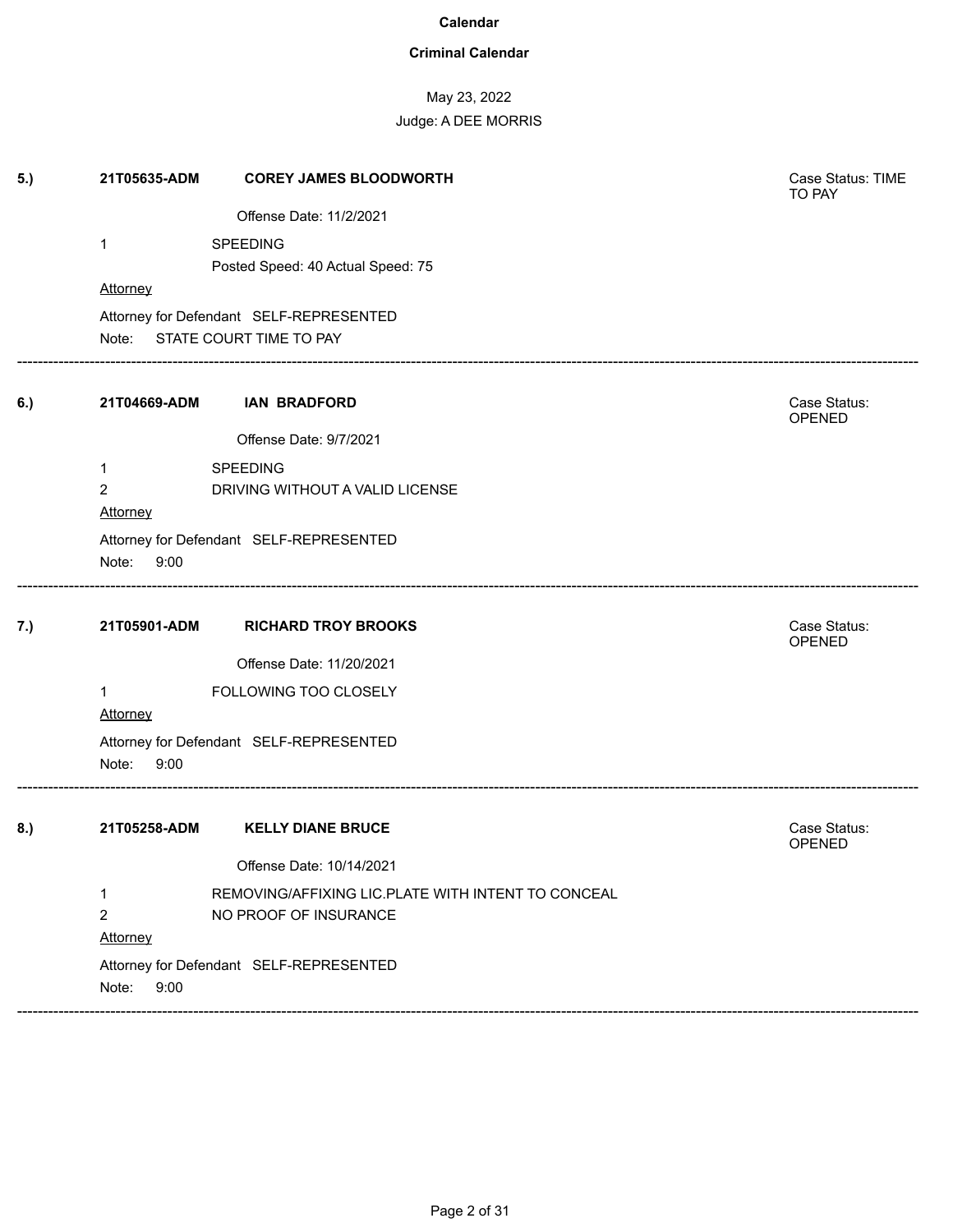### **Criminal Calendar**

| 9.)  | 21T05998-ADM    | <b>RYAN ROYALL BURKE</b>                                                                    | Case Status:<br>OPENED        |
|------|-----------------|---------------------------------------------------------------------------------------------|-------------------------------|
|      |                 | Offense Date: 11/19/2021                                                                    |                               |
|      | 1               | <b>SPEEDING</b>                                                                             |                               |
|      |                 | Posted Speed: 40 Actual Speed: 65                                                           |                               |
|      | <b>Attorney</b> |                                                                                             |                               |
|      | Note: 9:00      | Attorney for Defendant SELF-REPRESENTED                                                     |                               |
| 10.) | 21T06013-ADM    | <b>STACY LYNN CALDWELL</b>                                                                  | Case Status:<br>OPENED        |
|      |                 | Offense Date: 11/25/2021                                                                    |                               |
|      | 1               | TOO FAST FOR CONDITIONS                                                                     |                               |
|      | Attorney        |                                                                                             |                               |
|      |                 | Attorney for Defendant SELF-REPRESENTED                                                     |                               |
|      | Note:           | 9:00 PLACE ON 5/17 1PM WITH OTHER CASE 22T00522<br>BOTH CASE PLACED BACK ON 5/23 PER MSMITH |                               |
| 11.) | 22T00522-ADM    | <b>STACY LYNN CALDWELL</b>                                                                  | Case Status:<br>OPENED        |
|      |                 | Offense Date: 10/24/2021                                                                    |                               |
|      | 1               | FAILURE TO OBEY STOP SIGN                                                                   |                               |
|      | Attorney        |                                                                                             |                               |
|      | Note:<br>9:00   | Attorney for Defendant SELF-REPRESENTED                                                     |                               |
| 12.) | 21T06012-ADM    | <b>PENNY MARLENE CROSS</b>                                                                  | Case Status:<br><b>OPENED</b> |
|      |                 | Offense Date: 11/29/2021                                                                    |                               |
|      | 1<br>Attorney   | FAILURE TO MAINTAIN LANE                                                                    |                               |
|      | Note:<br>9:00   | Attorney for Defendant SELF-REPRESENTED                                                     |                               |
|      |                 |                                                                                             |                               |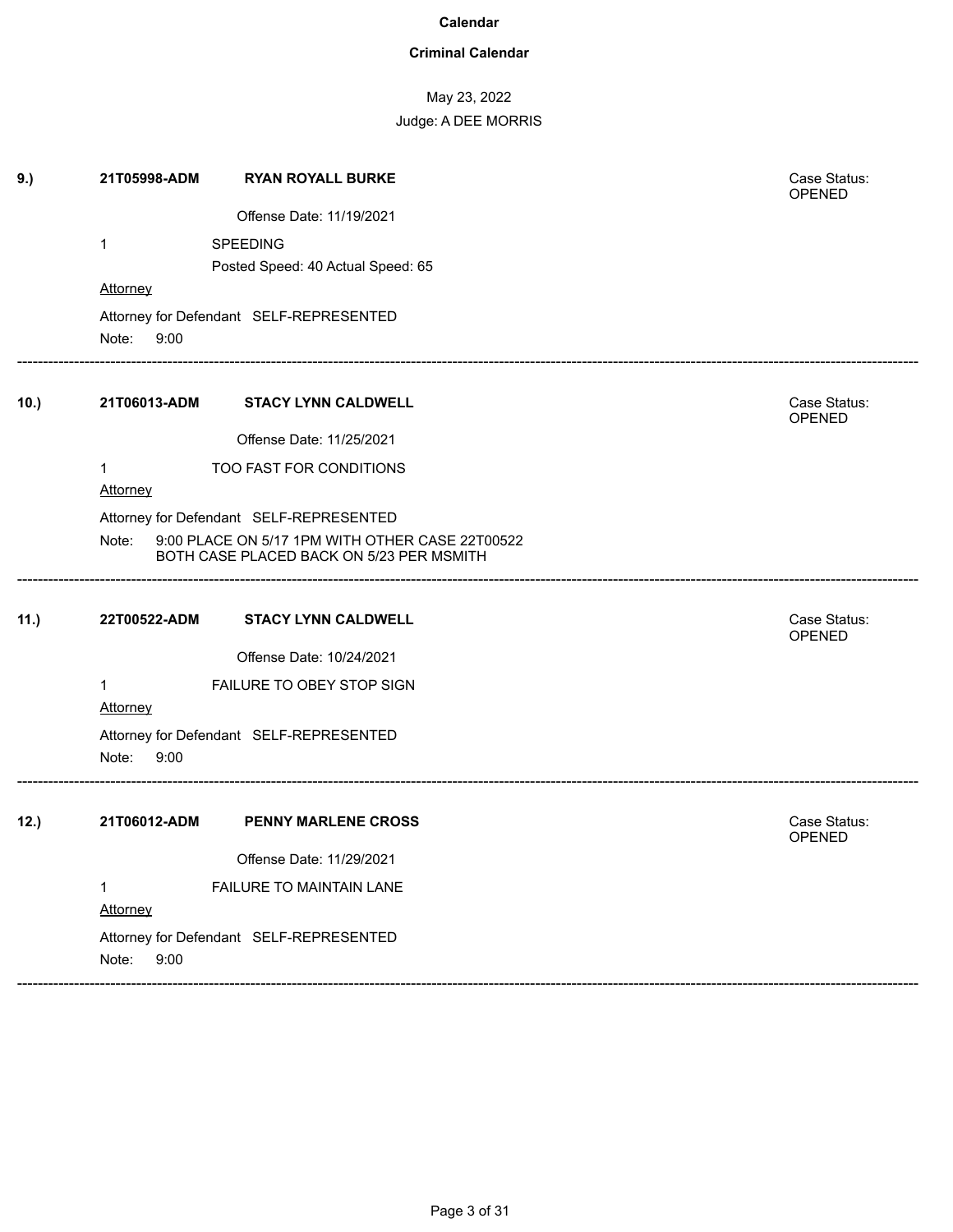### **Criminal Calendar**

### May 23, 2022

| 13.) | 21T06010-ADM    | <b>JACQUELINE MARIA DEBRUZOS</b>            | Case Status:<br>OPENED |
|------|-----------------|---------------------------------------------|------------------------|
|      |                 | Offense Date: 11/19/2021                    |                        |
|      | $\mathbf{1}$    | <b>IMPROPER U-TURN</b>                      |                        |
|      | <b>Attorney</b> |                                             |                        |
|      |                 | Attorney for Defendant P. ZACHARY PRITCHARD |                        |
|      | Note:<br>9:00   |                                             |                        |
| 14.) | 21T05943-ADM    | <b>ALYXIS NICOLE DELLINGER</b>              | Case Status:<br>OPENED |
|      |                 | Offense Date: 11/21/2021                    |                        |
|      | 1               | SPEEDING IN A CONSTRUCTION SITE             |                        |
|      |                 | Posted Speed: 25 Actual Speed: 53           |                        |
|      | Attorney        |                                             |                        |
|      | Note:<br>9:00   | Attorney for Defendant SELF-REPRESENTED     |                        |
|      |                 |                                             |                        |
| 15.  | 21T03766-ADM    | <b>CHRYSTAL YVONNE DILLMAN</b>              | Case Status:<br>OPENED |
|      |                 | Offense Date: 10/12/2021                    |                        |
|      | 1               | <b>SPEEDING</b>                             |                        |
|      |                 | Posted Speed: 70 Actual Speed: 84           |                        |
|      | <b>Attorney</b> |                                             |                        |
|      |                 | Attorney for Defendant SELF-REPRESENTED     |                        |
|      | Note:           | 9:00 30 DAY NOTICE-STATE                    |                        |
| 16.  | 21T05688-ADM    | <b>APRIL DOZIER</b>                         | Case Status:<br>OPENED |
|      |                 | Offense Date: 11/15/2021                    |                        |
|      | $\mathbf{1}$    | SAFETY BELTS-CHILDREN                       |                        |
|      | Attorney        |                                             |                        |
|      |                 | Attorney for Defendant SELF-REPRESENTED     |                        |
|      | Note:           | 9:00 30 DAY NOTICE-STATE                    |                        |
|      |                 |                                             |                        |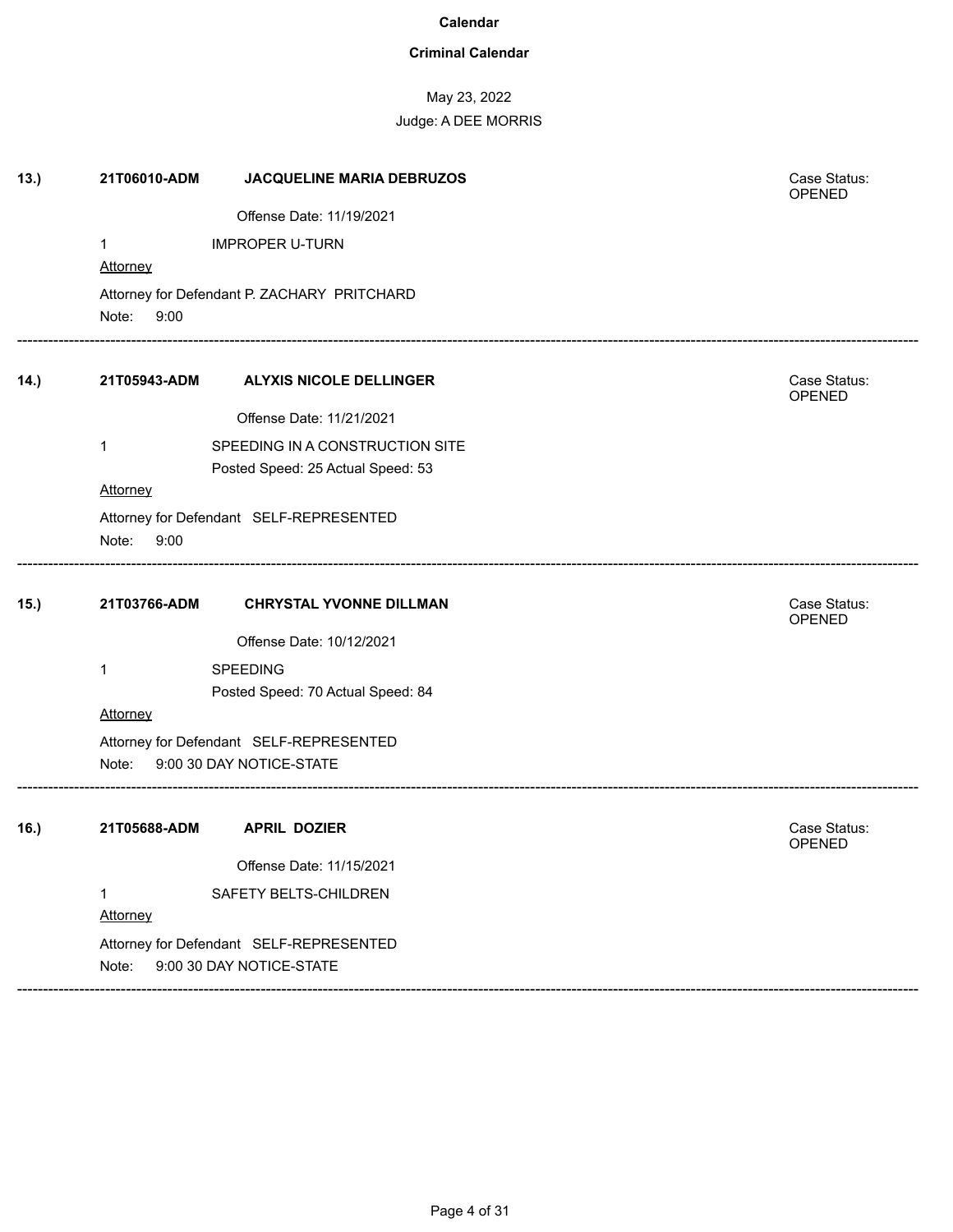### **Criminal Calendar**

# May 23, 2022

| 17.) | 22T00640-ADM                      | <b>APRIL S. DOZIER</b>                             | Case Status:<br>OPENED |
|------|-----------------------------------|----------------------------------------------------|------------------------|
|      |                                   | Offense Date: 1/27/2022                            |                        |
|      | $\mathbf{1}$                      | REMOVING/AFFIXING LIC.PLATE WITH INTENT TO CONCEAL |                        |
|      | Attorney                          |                                                    |                        |
|      |                                   | Attorney for Defendant SELF-REPRESENTED            |                        |
|      |                                   | Note: OTHER CASE 30 DAY ON 5/23 RESET FROM 5/17    |                        |
| 18.) | 20T03361-ADM                      | <b>CHRISTIAN JAMES AARON DRYDEN</b>                | Case Status:<br>OPENED |
|      |                                   | Offense Date: 8/15/2020                            |                        |
|      | $\mathbf{1}$                      | SPEEDING                                           |                        |
|      |                                   | Posted Speed: 40 Actual Speed: 72                  |                        |
|      | Attorney                          |                                                    |                        |
|      |                                   | Attorney for Defendant SELF-REPRESENTED            |                        |
|      | Note:                             | 9:00 30 DAY NOTICE-STATE                           |                        |
| 19.) | 21T05950-ADM                      | <b>KYLE ANDREW FABIANO</b>                         | Case Status:<br>OPENED |
|      |                                   | Offense Date: 11/14/2021                           |                        |
|      | $\mathbf{1}$                      | <b>SPEEDING</b>                                    |                        |
|      |                                   | Posted Speed: 70 Actual Speed: 98                  |                        |
|      | Attorney                          |                                                    |                        |
|      | 9:00<br>Note:                     |                                                    |                        |
| 20.) | 21T05596-ADM                      | JOVANNY GALLEGOS BELTRAN                           | Case Status:<br>OPENED |
|      |                                   | Offense Date: 11/8/2021                            |                        |
|      | $\mathbf 1$                       | NO PROOF OF INSURANCE                              |                        |
|      | Attorney                          |                                                    |                        |
|      |                                   | Attorney for Defendant SELF-REPRESENTED            |                        |
|      | 9:00 30 DAY NOTICE-STATE<br>Note: |                                                    |                        |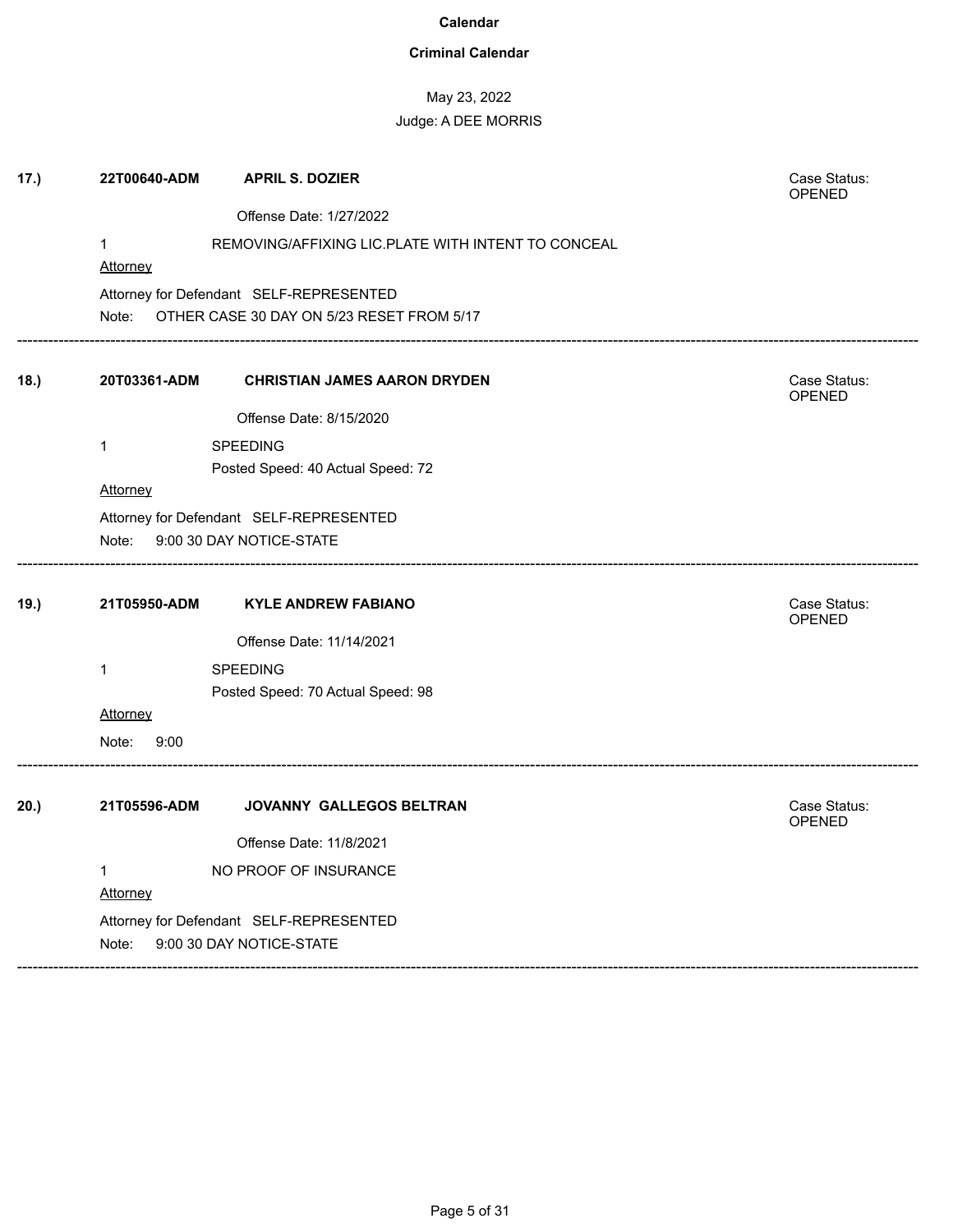### **Criminal Calendar**

# May 23, 2022

Judge: A DEE MORRIS

| Offense Date: 10/7/2021<br>NO HELMET<br>1<br>$\overline{2}$<br>DRIVING WITHOUT A VALID LICENSE<br>Attorney<br>Attorney for Defendant SELF-REPRESENTED<br>Note:<br>9:00<br>22.)<br>21M1911-ADM<br><b>JERRY JONES</b><br>Case Status:<br>OPENED<br>Offense Date: 9/12/2021<br>D.U.I. (PER SE)<br>1<br>D.U.I. (LESS SAFE)(ALCOHOL)<br>2<br>3<br><b>RECKLESS DRIVING</b><br>FAILURE TO MAINTAIN LANE<br>4<br>Attorney<br>Attorney for Defendant RENEE A MORGAN<br>Note:<br>9:00<br>23.)<br>21T06299-ADM<br>Case Status:<br><b>CHASE ALEXANDER LAUGHERY</b><br>OPENED<br>Offense Date: 12/14/2021<br>NO PROOF OF INSURANCE<br>$\mathbf{1}$<br>Attorney<br>Attorney for Defendant SELF-REPRESENTED<br>Note:<br>9:00<br>24.)<br>21T05378-ADM<br><b>CHRISTOPHER R LEMIEUX</b><br>Case Status: TIME<br>TO PAY<br>Offense Date: 10/29/2021<br>FOLLOWING TOO CLOSELY<br>1<br>Attorney<br>Attorney for Defendant SELF-REPRESENTED<br>STATE COURT TIME TO PAY<br>Note: | 21.) | 21T05111-ADM | <b>RANDALL TYLER JOHNSON</b> | Case Status:<br>OPENED |
|-----------------------------------------------------------------------------------------------------------------------------------------------------------------------------------------------------------------------------------------------------------------------------------------------------------------------------------------------------------------------------------------------------------------------------------------------------------------------------------------------------------------------------------------------------------------------------------------------------------------------------------------------------------------------------------------------------------------------------------------------------------------------------------------------------------------------------------------------------------------------------------------------------------------------------------------------------------|------|--------------|------------------------------|------------------------|
|                                                                                                                                                                                                                                                                                                                                                                                                                                                                                                                                                                                                                                                                                                                                                                                                                                                                                                                                                           |      |              |                              |                        |
|                                                                                                                                                                                                                                                                                                                                                                                                                                                                                                                                                                                                                                                                                                                                                                                                                                                                                                                                                           |      |              |                              |                        |
|                                                                                                                                                                                                                                                                                                                                                                                                                                                                                                                                                                                                                                                                                                                                                                                                                                                                                                                                                           |      |              |                              |                        |
|                                                                                                                                                                                                                                                                                                                                                                                                                                                                                                                                                                                                                                                                                                                                                                                                                                                                                                                                                           |      |              |                              |                        |
|                                                                                                                                                                                                                                                                                                                                                                                                                                                                                                                                                                                                                                                                                                                                                                                                                                                                                                                                                           |      |              |                              |                        |
|                                                                                                                                                                                                                                                                                                                                                                                                                                                                                                                                                                                                                                                                                                                                                                                                                                                                                                                                                           |      |              |                              |                        |
|                                                                                                                                                                                                                                                                                                                                                                                                                                                                                                                                                                                                                                                                                                                                                                                                                                                                                                                                                           |      |              |                              |                        |
|                                                                                                                                                                                                                                                                                                                                                                                                                                                                                                                                                                                                                                                                                                                                                                                                                                                                                                                                                           |      |              |                              |                        |
|                                                                                                                                                                                                                                                                                                                                                                                                                                                                                                                                                                                                                                                                                                                                                                                                                                                                                                                                                           |      |              |                              |                        |
|                                                                                                                                                                                                                                                                                                                                                                                                                                                                                                                                                                                                                                                                                                                                                                                                                                                                                                                                                           |      |              |                              |                        |
|                                                                                                                                                                                                                                                                                                                                                                                                                                                                                                                                                                                                                                                                                                                                                                                                                                                                                                                                                           |      |              |                              |                        |
|                                                                                                                                                                                                                                                                                                                                                                                                                                                                                                                                                                                                                                                                                                                                                                                                                                                                                                                                                           |      |              |                              |                        |
|                                                                                                                                                                                                                                                                                                                                                                                                                                                                                                                                                                                                                                                                                                                                                                                                                                                                                                                                                           |      |              |                              |                        |
|                                                                                                                                                                                                                                                                                                                                                                                                                                                                                                                                                                                                                                                                                                                                                                                                                                                                                                                                                           |      |              |                              |                        |
|                                                                                                                                                                                                                                                                                                                                                                                                                                                                                                                                                                                                                                                                                                                                                                                                                                                                                                                                                           |      |              |                              |                        |
|                                                                                                                                                                                                                                                                                                                                                                                                                                                                                                                                                                                                                                                                                                                                                                                                                                                                                                                                                           |      |              |                              |                        |
|                                                                                                                                                                                                                                                                                                                                                                                                                                                                                                                                                                                                                                                                                                                                                                                                                                                                                                                                                           |      |              |                              |                        |
|                                                                                                                                                                                                                                                                                                                                                                                                                                                                                                                                                                                                                                                                                                                                                                                                                                                                                                                                                           |      |              |                              |                        |
|                                                                                                                                                                                                                                                                                                                                                                                                                                                                                                                                                                                                                                                                                                                                                                                                                                                                                                                                                           |      |              |                              |                        |
|                                                                                                                                                                                                                                                                                                                                                                                                                                                                                                                                                                                                                                                                                                                                                                                                                                                                                                                                                           |      |              |                              |                        |
|                                                                                                                                                                                                                                                                                                                                                                                                                                                                                                                                                                                                                                                                                                                                                                                                                                                                                                                                                           |      |              |                              |                        |
|                                                                                                                                                                                                                                                                                                                                                                                                                                                                                                                                                                                                                                                                                                                                                                                                                                                                                                                                                           |      |              |                              |                        |
|                                                                                                                                                                                                                                                                                                                                                                                                                                                                                                                                                                                                                                                                                                                                                                                                                                                                                                                                                           |      |              |                              |                        |
|                                                                                                                                                                                                                                                                                                                                                                                                                                                                                                                                                                                                                                                                                                                                                                                                                                                                                                                                                           |      |              |                              |                        |
|                                                                                                                                                                                                                                                                                                                                                                                                                                                                                                                                                                                                                                                                                                                                                                                                                                                                                                                                                           |      |              |                              |                        |
|                                                                                                                                                                                                                                                                                                                                                                                                                                                                                                                                                                                                                                                                                                                                                                                                                                                                                                                                                           |      |              |                              |                        |
|                                                                                                                                                                                                                                                                                                                                                                                                                                                                                                                                                                                                                                                                                                                                                                                                                                                                                                                                                           |      |              |                              |                        |
|                                                                                                                                                                                                                                                                                                                                                                                                                                                                                                                                                                                                                                                                                                                                                                                                                                                                                                                                                           |      |              |                              |                        |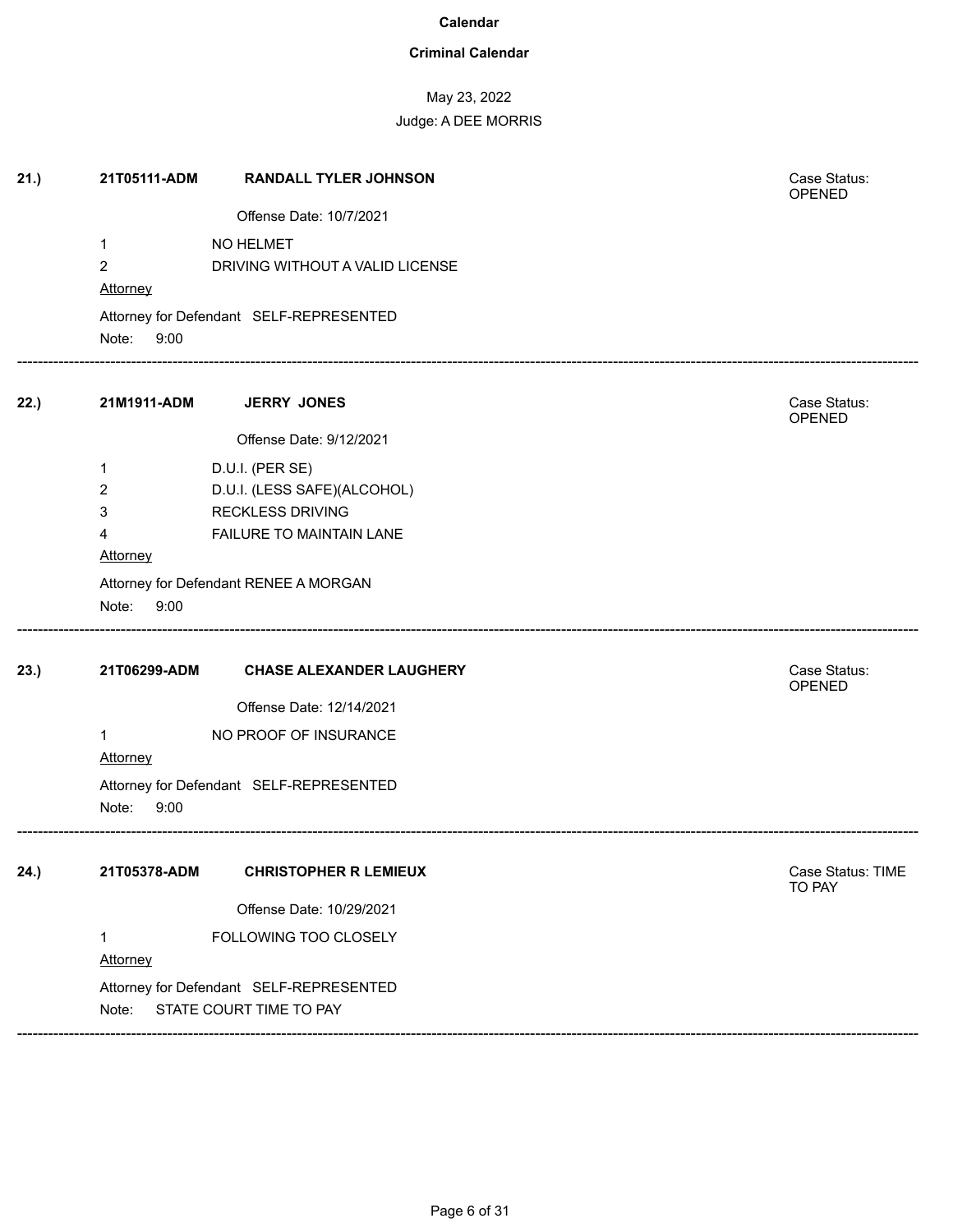### **Criminal Calendar**

# May 23, 2022

| 25.) | 21T05662-ADM         | <b>GERARDO MORALES RIVERA</b>                        | Case Status:<br><b>OPENED</b> |
|------|----------------------|------------------------------------------------------|-------------------------------|
|      |                      | Offense Date: 11/11/2021                             |                               |
|      | $\mathbf 1$          | SPEEDING                                             |                               |
|      |                      | Posted Speed: 40 Actual Speed: 55                    |                               |
|      | $\overline{2}$       | DRIVING WITHOUT A VALID LICENSE                      |                               |
|      | Attorney             |                                                      |                               |
|      | <b>PLEA</b><br>Note: | Attorney for Defendant ALEJANDRO GARCIA              |                               |
| 26.) | 21T06015-ADM         | <b>VANESA C. MORLES SANTANA</b>                      | Case Status:<br>OPENED        |
|      |                      | Offense Date: 11/24/2021                             |                               |
|      | 1                    | <b>SPEEDING</b>                                      |                               |
|      |                      | Posted Speed: 55 Actual Speed: 69                    |                               |
|      | $\overline{2}$       | HOLDING/SUPPORTING WIRELESS TELECOMMUNICATION DEVICE |                               |
|      | Attorney             |                                                      |                               |
|      |                      | Attorney for Defendant SELF-REPRESENTED              |                               |
|      | Note:<br>9:00        |                                                      |                               |
| 27.) | 18T04208-ADM         | <b>CASEY ALLEN MOSS</b>                              | Case Status:<br>OPENED        |
|      |                      | Offense Date: 5/28/2018                              |                               |
|      | 1                    | OPERATING VEHICLE WITHOUT VALID TAG                  |                               |
|      | $\overline{2}$       | DRIVING WHILE LICENSE SUSPENDED OR REVOKED           |                               |
|      | Attorney             |                                                      |                               |
|      | Note:<br>9:00        | Attorney for Defendant JESSICA L LONG                |                               |
| 28.) | 21M1205-ADM          | <b>ADRIENNA BRITTANY NEASE</b>                       | Case Status:<br><b>OPENED</b> |
|      |                      | Offense Date: 12/10/2020                             |                               |
|      | 1                    | D.U.I. (PER SE)                                      |                               |
|      | 2                    | D.U.I. (LESS SAFE)(ALCOHOL)                          |                               |
|      | 3                    | PUBLIC DRUNK                                         |                               |
|      | Attorney             |                                                      |                               |
|      |                      | Attorney for Defendant WALTER W. FURLONG             |                               |
|      | Note:                | STATE COURT CALENDAR CALL                            |                               |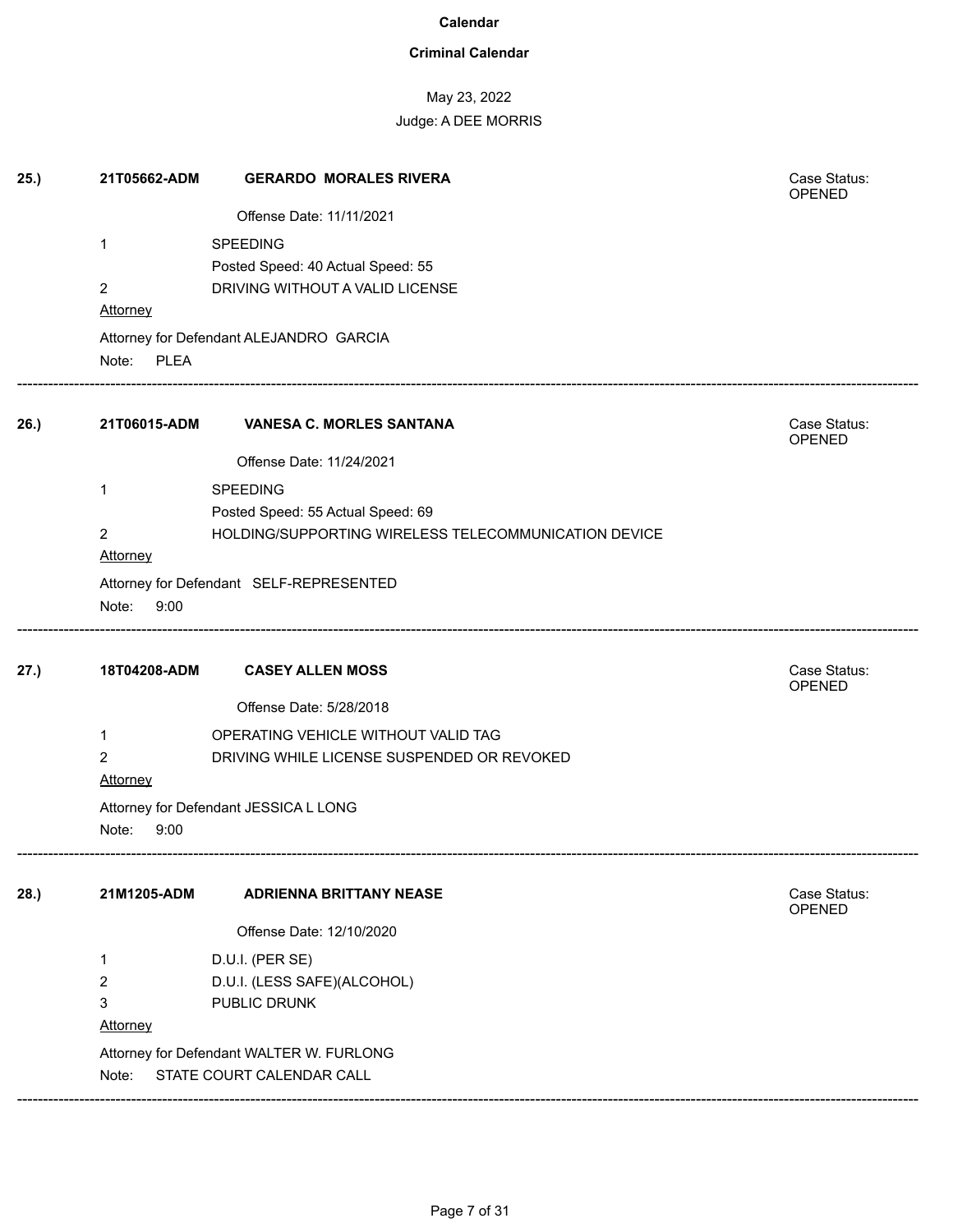### **Criminal Calendar**

May 23, 2022

# Judge: A DEE MORRIS

| 29.) | 22UA0388-ADM            | <b>VADIM IOSIFOVICH NURIYEV</b>             | Case Status:<br>OPENED      |
|------|-------------------------|---------------------------------------------|-----------------------------|
|      |                         | Offense Date: 4/4/2022                      |                             |
|      | $\mathbf 1$<br>Attorney | SIMPLE BATTERY - FAMILY VIOLENCE            |                             |
|      |                         | Attorney for Defendant ARCHIE L. SPEIGHTS   |                             |
|      | Note:                   | MOTION TO MODIFY SPECIAL CONDITIONS OF BOND |                             |
| 30.) | 21M1080-MH              | <b>MARVIN TERTIUS PETERS</b>                | Case Status:<br>OPENED      |
|      |                         | Offense Date: 3/10/2021                     |                             |
|      | 1                       | POSSESSION OF MARIJUANA, LESS THAN AN OUNCE |                             |
|      | 2                       | <b>SPEEDING</b>                             |                             |
|      | 3                       | <b>SPEEDING</b>                             |                             |
|      |                         | Posted Speed: 70 Actual Speed: 86           |                             |
|      | Attorney                |                                             |                             |
|      |                         | Attorney for Defendant SELF-REPRESENTED     |                             |
|      | Note:<br>9:00           |                                             |                             |
| 31.) | 21T05291-ADM            | <b>TREVOR SCOTT QUEEN</b>                   | Case Status: TIME<br>TO PAY |
|      |                         | Offense Date: 10/14/2021                    |                             |
|      | $\mathbf{1}$            | FOLLOWING TOO CLOSELY                       |                             |
|      | Attorney                |                                             |                             |
|      |                         | Attorney for Defendant SELF-REPRESENTED     |                             |
|      | Note:                   | STATE COURT TIME TO PAY                     |                             |
|      |                         |                                             |                             |
| 32.) | 21T04986-ADM            | <b>CATHERINE SAEZ</b>                       | Case Status: TIME<br>TO PAY |
|      |                         | Offense Date: 9/24/2021                     |                             |
|      | $\mathbf 1$             | SPEEDING                                    |                             |
|      |                         | Posted Speed: 40 Actual Speed: 63           |                             |
|      | Attorney                |                                             |                             |
|      |                         | Attorney for Defendant SELF-REPRESENTED     |                             |
|      | Note:                   | STATE COURT TIME TO PAY                     |                             |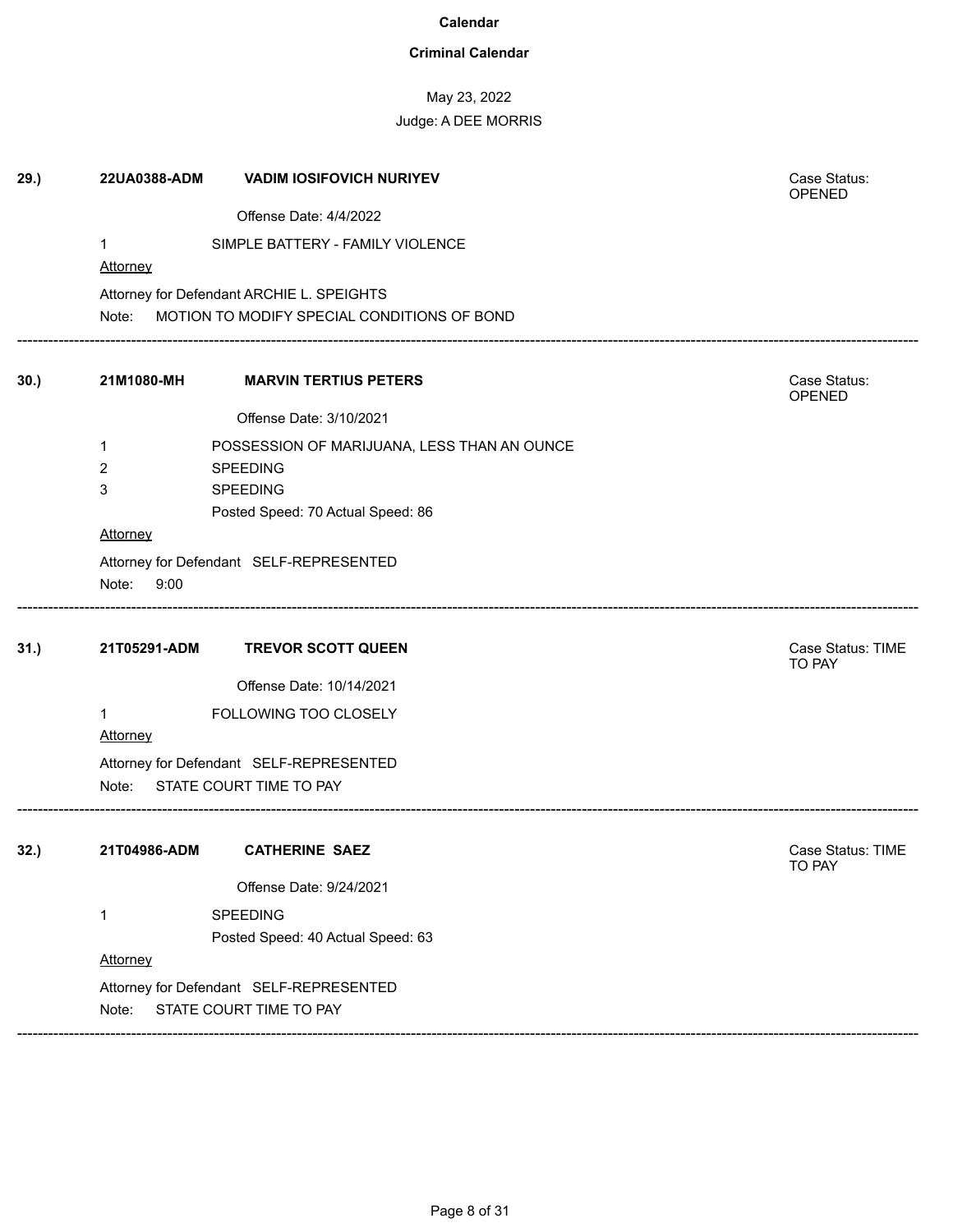### **Criminal Calendar**

# May 23, 2022

| 33.) | 21M0662-AJ     | <b>ALEXANDRIA GRACE SAID</b>                  | Case Status:<br><b>OPENED</b> |
|------|----------------|-----------------------------------------------|-------------------------------|
|      |                | Offense Date: 1/1/2021                        |                               |
|      | 1              | POSSESSION OF MARIJUANA, LESS THAN AN OUNCE   |                               |
|      | $\overline{2}$ | TAIL LIGHTS/NO TAG LIGHT                      |                               |
|      | Attorney       |                                               |                               |
|      |                | Attorney for Defendant SELF-REPRESENTED       |                               |
|      | Note:          | 9:00 WALK-IN BENCH WARRANT                    |                               |
| 34.) | 21M1663-ADM    | <b>GREGORY RYAN SCOTT</b>                     | Case Status:<br><b>OPENED</b> |
|      |                | Offense Date: 8/1/2021                        |                               |
|      | 1              | OBSTRUCTION OF AN OFFICER - MISD              |                               |
|      | 2              | REQUIREMENTS UPON STRIKING UNATTENDED VEHICLE |                               |
|      | Attorney       |                                               |                               |
|      |                | Attorney for Defendant JOHN C FORBES          |                               |
|      | Note:          | 9:00 PROBATION REVOCATION                     |                               |
| 35.) | 21T06021-ADM   | <b>NASEER A SHAIKH</b>                        | Case Status:<br>OPENED        |
|      |                | Offense Date: 11/29/2021                      |                               |
|      | 1<br>Attorney  | OBEDIENCE TO TRAFFIC CONTROL DEVICE           |                               |
|      |                | Attorney for Defendant PETER M. ZELIFF        |                               |
|      | Note:<br>9:00  |                                               |                               |
| 36.) | 21T06024-ADM   | <b>ORLANDO MIKEL SMITH</b>                    | Case Status:<br><b>OPENED</b> |
|      |                | Offense Date: 12/1/2021                       |                               |
|      | 1              | OPERATING VEHICLE WITHOUT VALID TAG           |                               |
|      | 2              | OBSCURED OR IMPROPER TAG                      |                               |
|      | Attorney       |                                               |                               |
|      | Note:<br>9:00  | Attorney for Defendant SELF-REPRESENTED       |                               |
|      |                |                                               |                               |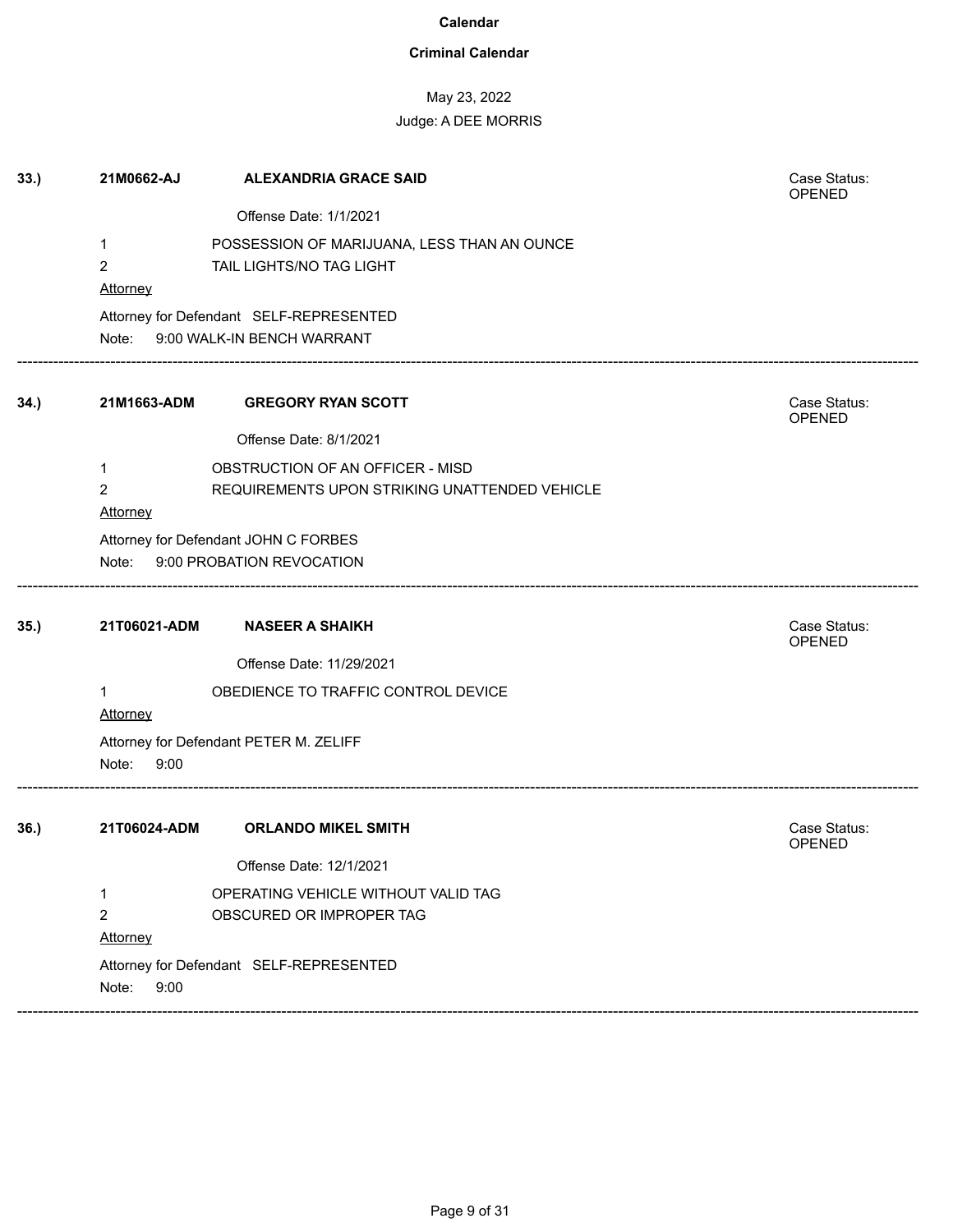### **Criminal Calendar**

# May 23, 2022

Judge: A DEE MORRIS

| 37.) | 21M0200-ADM              | <b>TRAVIS MICHAEL THEISS</b>            | Case Status:<br>OPENED        |
|------|--------------------------|-----------------------------------------|-------------------------------|
|      |                          | Offense Date: 11/21/2020                |                               |
|      | $\mathbf 1$              | D.U.I. (LESS SAFE)(ALCOHOL)             |                               |
|      | 2                        | D.U.I. (PER SE)                         |                               |
|      | 3                        | <b>RECKLESS DRIVING</b>                 |                               |
|      | 4                        | FAILURE TO MAINTAIN LANE                |                               |
|      | Attorney                 |                                         |                               |
|      |                          | Attorney for Defendant PHILIP D. PRICE  |                               |
|      | Note: PLEA               |                                         |                               |
| 38.) | 21M1821-ADM              | <b>KELLY THOMPSON</b>                   | Case Status:<br><b>OPENED</b> |
|      |                          | Offense Date: 8/16/2021                 |                               |
|      | 1                        | D.U.I. (LESS SAFE)(ALCOHOL)             |                               |
|      | 2                        | <b>RECKLESS DRIVING</b>                 |                               |
|      | 3                        | FAILURE TO MAINTAIN LANE                |                               |
|      | 4                        | OBSCURED OR IMPROPER TAG                |                               |
|      | 5                        | OBSTRUCTION OF LAW ENFORC               |                               |
|      | Attorney                 |                                         |                               |
|      |                          | Attorney for Defendant JEFFREY D BUNCH  |                               |
|      | Note:<br>9:00            |                                         |                               |
| 39.) | 21M1926-ADM              | ZACH JOLE THOMPSON                      | Case Status:<br>OPENED        |
|      |                          | Offense Date: 8/6/2021                  |                               |
|      | $\mathbf{1}$             | THEFT BY SHOPLIFTING - MISDEMEANOR      |                               |
|      | Attorney                 |                                         |                               |
|      | Note:                    | 9:00 MISSED PLEA ON 2/22/22             |                               |
| 40.) | 21T05589-ADM             | <b>CARL OLIN WHITE</b>                  | Case Status: TIME             |
|      |                          |                                         | <b>TO PAY</b>                 |
|      |                          | Offense Date: 11/7/2021                 |                               |
|      | $\mathbf{1}$<br>Attorney | OBEDIENCE TO TRAFFIC CONTROL DEVICE     |                               |
|      |                          | Attorney for Defendant SELF-REPRESENTED |                               |
|      | Note:                    | STATE COURT TIME TO PAY                 |                               |
|      |                          |                                         |                               |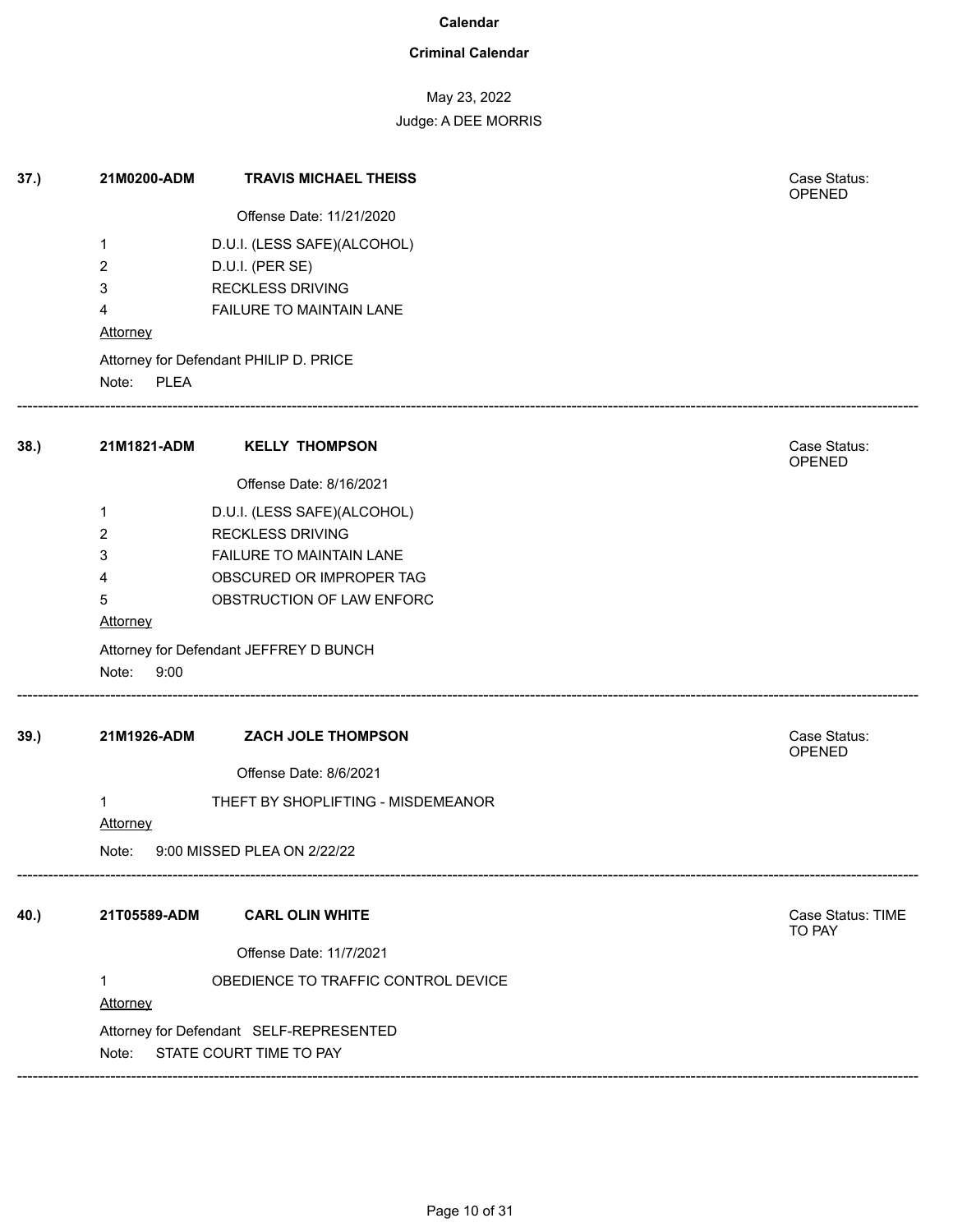### **Criminal Calendar**

# May 23, 2022

| 41.) | 21T03935-ADM   | LEE CORNELIUS WILLIAMS                             | Case Status:<br>OPENED |
|------|----------------|----------------------------------------------------|------------------------|
|      |                | Offense Date: 3/6/2021                             |                        |
|      | 1              | KNOWINGLY DRIVING MOTOR VEHICLE ON SUSPENDED, CANC |                        |
|      | $\overline{2}$ | OBEDIENCE TO TRAFFIC CONTROL DEVICE                |                        |
|      | Attorney       |                                                    |                        |
|      |                | Attorney for Defendant SELF-REPRESENTED            |                        |
|      | Note:          | 9:00 (10/25/21 WJT)                                |                        |
| 42.) | 21T02840-ADM   | <b>BRANDON JAMES AGUIRRE</b>                       | Case Status:<br>OPENED |
|      |                | Offense Date: 6/4/2021                             |                        |
|      | 1              | DRIVING WITHOUT A VALID LICENSE                    |                        |
|      | $\overline{2}$ | SAFETY BELTS-CHILDREN                              |                        |
|      | Attorney       |                                                    |                        |
|      |                | Attorney for Defendant SELF-REPRESENTED            |                        |
|      | Note:<br>10:00 |                                                    |                        |
| 43.) | 21M1692-ADM    | <b>JACKIE FANE BARTON JR</b>                       | Case Status:<br>OPENED |
|      |                | Offense Date: 7/16/2021                            |                        |
|      | 1              | PEDESTRIAN SOLICITING A RIDE                       |                        |
|      | Attorney       |                                                    |                        |
|      | Note:<br>10:00 |                                                    |                        |
| 44.) | 21T06048-ADM   | <b>MIKIA SHONTA BOLDEN</b>                         | Case Status:           |
|      |                |                                                    | OPENED                 |
|      |                | Offense Date: 11/17/2021                           |                        |
|      | 1              | SPEEDING                                           |                        |
|      |                | Posted Speed: 40 Actual Speed: 70                  |                        |
|      | Attorney       |                                                    |                        |
|      |                | Attorney for Defendant SELF-REPRESENTED            |                        |
|      | Note:<br>10:00 |                                                    |                        |
|      |                |                                                    |                        |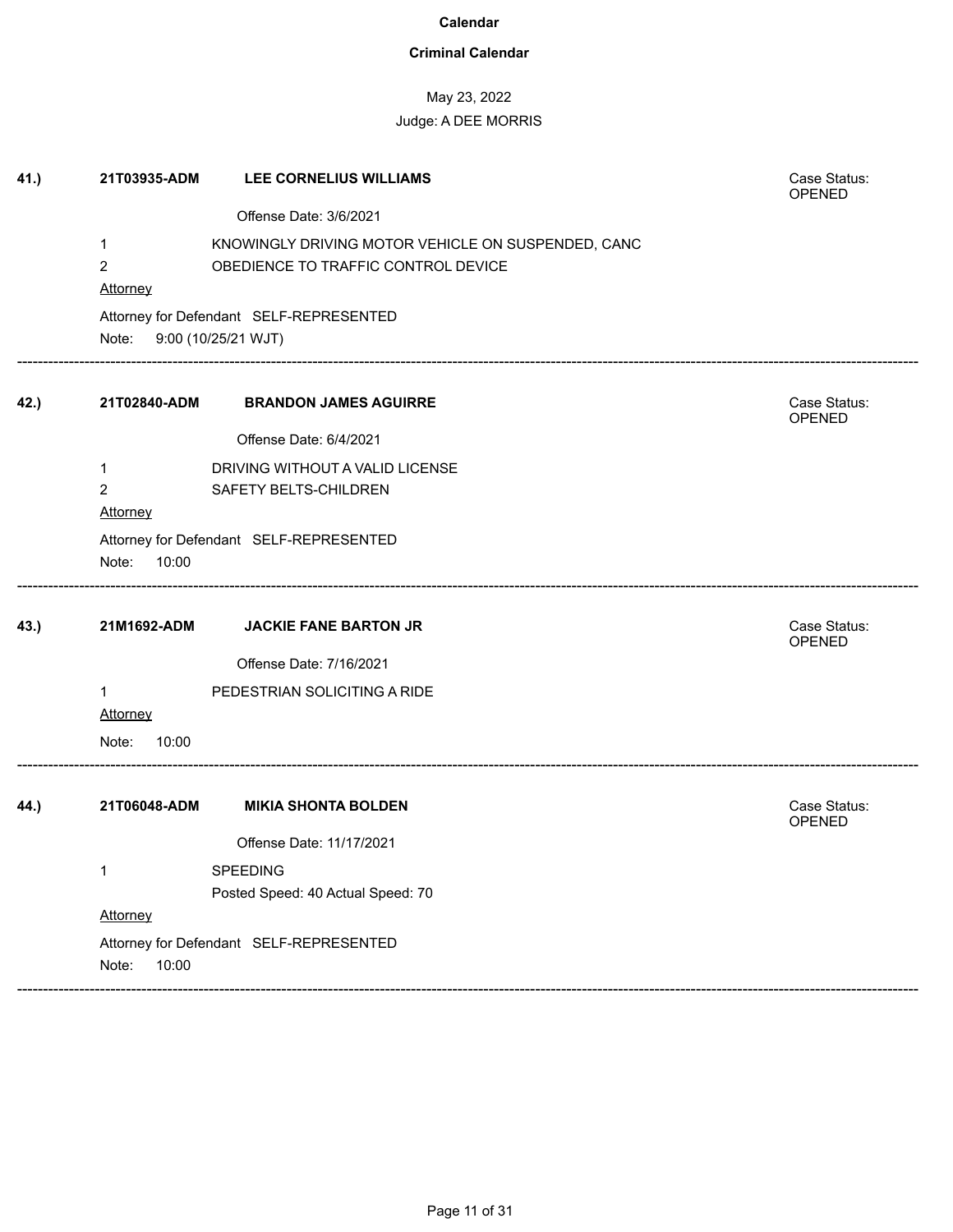### **Criminal Calendar**

# May 23, 2022 Judge: A DEE MORRIS

| 45.) | 21T06077-ADM   | <b>CODY DREW BOONE</b>                             | Case Status:           |
|------|----------------|----------------------------------------------------|------------------------|
|      |                | Offense Date: 11/27/2021                           | <b>OPENED</b>          |
|      | 1              | DRIVING WHILE LICENSE SUSPENDED OR REVOKED         |                        |
|      | Attorney       |                                                    |                        |
|      |                | Attorney for Defendant SELF-REPRESENTED            |                        |
|      | 10:00<br>Note: |                                                    |                        |
| 46.) | 21T06057-ADM   | <b>ANA ELIZABETH CAMPOS</b>                        | Case Status:<br>OPENED |
|      |                | Offense Date: 12/2/2021                            |                        |
|      | 1              | DRIVING MOTOR VEHICLE WITH INVALID REGISTRATION    |                        |
|      | Attorney       |                                                    |                        |
|      |                | Attorney for Defendant SELF-REPRESENTED            |                        |
|      | Note:<br>10:00 |                                                    |                        |
| 47.) | 20M1109-ADM    | <b>BRETT COLEMAN COPELAND</b>                      | Case Status:           |
|      |                |                                                    | OPENED                 |
|      |                | Offense Date: 6/11/2020                            |                        |
|      | 1              | <b>RECKLESS DRIVING</b>                            |                        |
|      | 2              | AGGRESSIVE DRIVING                                 |                        |
|      | 3<br>4         | IMPEDING THE FREE FLOW OF TRAFFIC                  |                        |
|      | Attorney       | KNOWINGLY DRIVING MOTOR VEHICLE ON SUSPENDED, CANC |                        |
|      |                | Attorney for Defendant ROBERT S. CONNOR            |                        |
|      | 10:00<br>Note: |                                                    |                        |
|      |                |                                                    |                        |
| 48.) | 21T06074-ADM   | <b>STEPHEN MICHAEL CRISP</b>                       | Case Status:<br>OPENED |
|      |                | Offense Date: 11/27/2021                           |                        |
|      | $\mathbf{1}$   | NO PROOF OF INSURANCE                              |                        |
|      | $\overline{2}$ | FOLLOWING TOO CLOSELY                              |                        |
|      | Attorney       |                                                    |                        |
|      |                | Attorney for Defendant SELF-REPRESENTED            |                        |
|      | 10:00<br>Note: |                                                    |                        |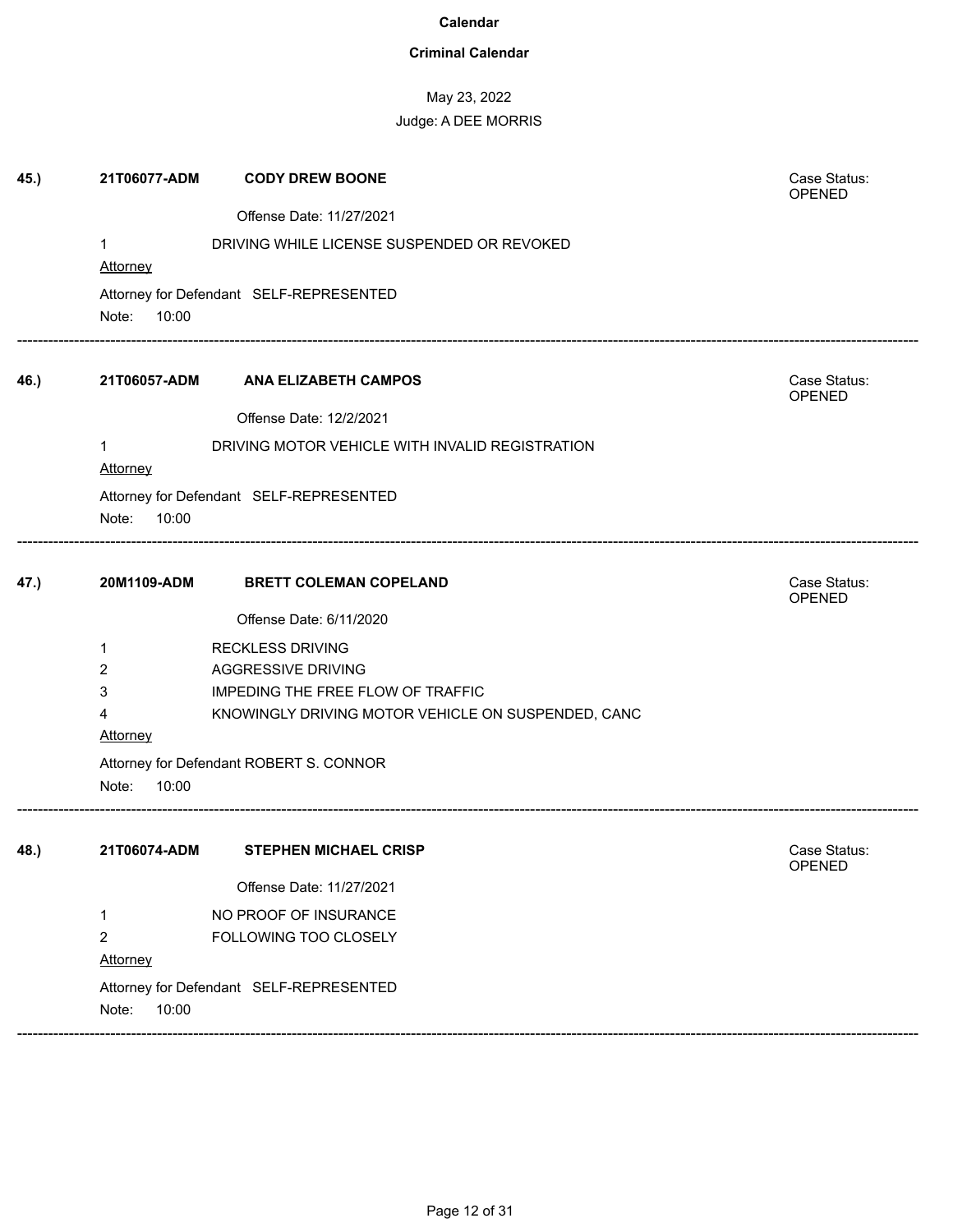### **Criminal Calendar**

# May 23, 2022

| 49.) | 21M1833-ADM     | <b>ALEXANDER PATRICK DONEHOO</b>                  | Case Status:<br><b>OPENED</b> |
|------|-----------------|---------------------------------------------------|-------------------------------|
|      |                 | Offense Date: 8/28/2021                           |                               |
|      | 1               | D.U.I. (PER SE)                                   |                               |
|      | 2               | D.U.I. (LESS SAFE)(ALCOHOL)                       |                               |
|      | 3               | FAILURE TO MAINTAIN LANE                          |                               |
|      | 4               | SALE/DIST/POSS DANGEROUS DRUGS ILLEGAL CONDITIONS |                               |
|      | <b>Attorney</b> |                                                   |                               |
|      | Note:<br>10:00  | Attorney for Defendant ARCHIE L. SPEIGHTS         |                               |
| 50.) | 22DV0036-ADM    | <b>ALEXANDER PATRICK DONEHOO</b>                  | Case Status:<br>OPENED        |
|      |                 | Offense Date: 1/26/2022                           |                               |
|      | 1               | SIMPLE BATTERY - FAMILY VIOLENCE                  |                               |
|      | <b>Attorney</b> |                                                   |                               |
|      |                 | Attorney for Defendant ARCHIE L. SPEIGHTS         |                               |
|      | Note:<br>10:00  |                                                   |                               |
| 51.) | 21M1841-ADM     | <b>CRAIG TYLER ELDRIDGE</b>                       | Case Status:<br><b>OPENED</b> |
|      |                 | Offense Date: 5/30/2021                           |                               |
|      | 1               | FLEEING OR ATTEMPTING TO ELUDE A POLICE OFFICER   |                               |
|      | 2               | FLEEING OR ATTEMPTING TO ELUDE A POLICE OFFICER   |                               |
|      | 3               | DRIVING WITH DEFECTIVE EQUIPMENT                  |                               |
|      | 4               | DRIVING WHILE LICENSE SUSPENDED                   |                               |
|      | 5               | <b>FAILURE TO MAINTAIN LANE</b>                   |                               |
|      | 6               | TAIL LIGHTS/NO TAG LIGHT                          |                               |
|      | <b>Attorney</b> |                                                   |                               |
|      |                 | Attorney for Defendant JOHN C FORBES              |                               |
|      | Note:<br>10:00  |                                                   |                               |
| 52.) | 21M1842-ADM     | <b>CRAIG TYLER ELDRIDGE</b>                       | Case Status:<br>OPENED        |
|      |                 | Offense Date: 8/20/2020                           |                               |
|      | 1               | THEFT BY SHOPLIFTING - MISDEMEANOR                |                               |
|      | <b>Attorney</b> |                                                   |                               |
|      |                 | Attorney for Defendant JOHN C FORBES              |                               |
|      | 10:00<br>Note:  |                                                   |                               |
|      |                 |                                                   |                               |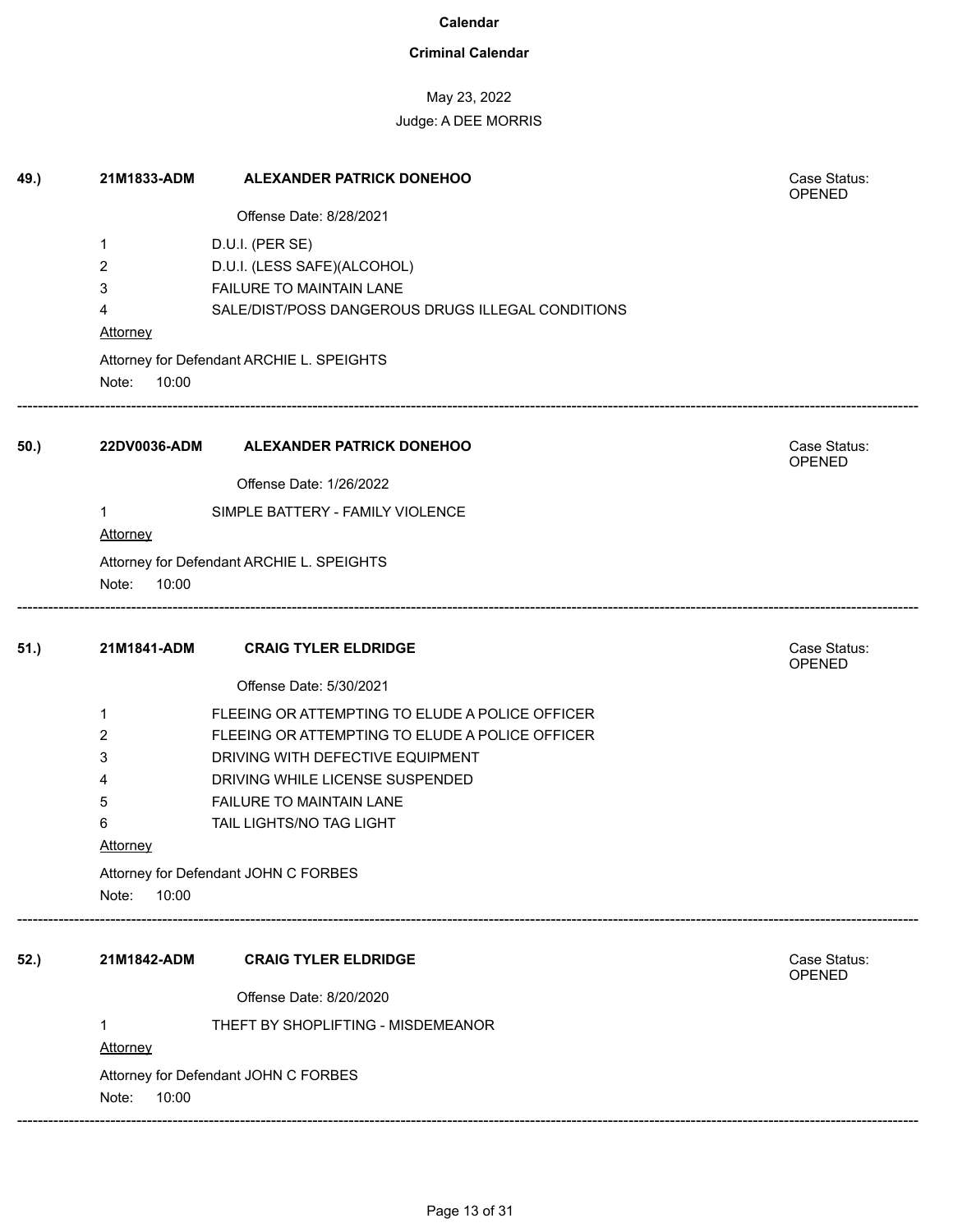### **Criminal Calendar**

# May 23, 2022

| 53.) | 21T06051-ADM                  | <b>ASHLEY DANIELLE HIGGINBOTHAM</b>                                         | Case Status:<br>OPENED |
|------|-------------------------------|-----------------------------------------------------------------------------|------------------------|
|      |                               | Offense Date: 11/18/2021                                                    |                        |
|      | $\mathbf{1}$<br>2<br>Attorney | KNOWINGLY DRIVING MOTOR VEHICLE ON SUSPENDED, CANC<br>NO PROOF OF INSURANCE |                        |
|      | Note:<br>10:00                | Attorney for Defendant SELF-REPRESENTED                                     |                        |
| 54.) | 21M1835-ADM                   | ALEXANDER KANAVERSKIS                                                       | Case Status:<br>OPENED |
|      |                               | Offense Date: 11/9/2020                                                     |                        |
|      | 1                             | D.U.I. (PER SE)                                                             |                        |
|      | 2                             | D.U.I. (LESS SAFE)(ALCOHOL)                                                 |                        |
|      | 3                             | FAILURE TO MAINTAIN LANE                                                    |                        |
|      | <b>Attorney</b>               |                                                                             |                        |
|      |                               | Attorney for Defendant B C CHOPRA JR.                                       |                        |
|      | 10:00-WOA<br>Note:            |                                                                             |                        |
| 55.) | 21M1935-ADM                   | <b>KYLE JACOB KILMURRY</b>                                                  | Case Status:<br>OPENED |
|      |                               | Offense Date: 3/19/2021                                                     |                        |
|      | 3<br>Attorney                 | FURNISH, PURCHASE, POSSESS ALCOHOL UNDER LEGAL AGE                          |                        |
|      | Note:<br>10:00                | Attorney for Defendant SELF-REPRESENTED                                     |                        |
| 56.) | 21M1929-ADM                   | <b>MICHAEL JAMES LAUDONIO</b>                                               | Case Status:<br>OPENED |
|      |                               | Offense Date: 10/3/2021                                                     |                        |
|      | 1                             | D.U.I. (LESS SAFE)(ALCOHOL)                                                 |                        |
|      | 2                             | <b>RECKLESS DRIVING</b>                                                     |                        |
|      | 3                             | FAILURE TO MAINTAIN LANE                                                    |                        |
|      | Attorney                      |                                                                             |                        |
|      |                               | Attorney for Defendant JOEL PUGH                                            |                        |
|      | Note:<br>10:00                |                                                                             |                        |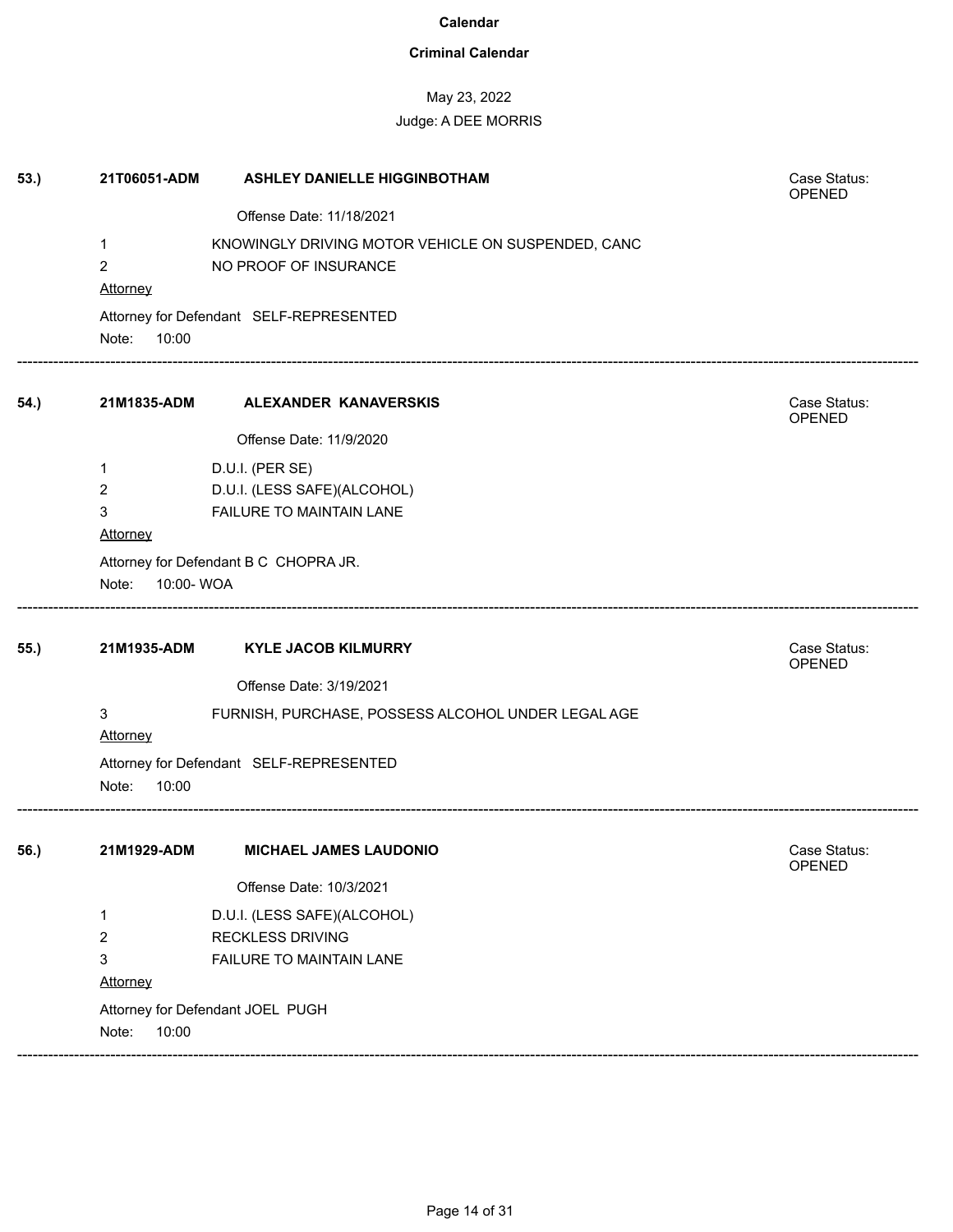### **Criminal Calendar**

# May 23, 2022

| 57.) | 21T06060-ADM    | <b>SHIRLEY ANN MAPLE</b>                           | Case Status:<br><b>OPENED</b> |
|------|-----------------|----------------------------------------------------|-------------------------------|
|      |                 | Offense Date: 11/22/2021                           |                               |
|      | $\mathbf{1}$    | FAILURE TO YIELD RIGHT OF WAY WHILE TURNING LEFT   |                               |
|      | Attorney        |                                                    |                               |
|      |                 | Attorney for Defendant SELF-REPRESENTED            |                               |
|      | Note:<br>10:00  |                                                    |                               |
| 58.) | 21M1935-ADM     | <b>WHITFIELD BOWEN MARTIN</b>                      | Case Status:<br>OPENED        |
|      |                 | Offense Date: 3/19/2021                            |                               |
|      | $\overline{2}$  | FURNISH, PURCHASE, POSSESS ALCOHOL UNDER LEGAL AGE |                               |
|      | Attorney        |                                                    |                               |
|      |                 | Attorney for Defendant SELF-REPRESENTED            |                               |
|      | Note:<br>10:00  |                                                    |                               |
| 59.) | 21T04371-ADM    | <b>AEDAN PATRICK MILLS</b>                         | Case Status:                  |
|      |                 | Offense Date: 8/27/2021                            | OPENED                        |
|      | $\mathbf{1}$    | <b>SPEEDING</b>                                    |                               |
|      |                 | Posted Speed: 40 Actual Speed: 60                  |                               |
|      | <u>Attorney</u> |                                                    |                               |
|      |                 | Attorney for Defendant SELF-REPRESENTED            |                               |
|      | Note:<br>10:00  |                                                    |                               |
| 60.) | 21T06030-ADM    | THELMA HELEN MONTELONGO                            | Case Status:<br>OPENED        |
|      |                 | Offense Date: 11/22/2021                           |                               |
|      | 1               | DRIVING WHILE LICENSE SUSPENDED OR REVOKED         |                               |
|      | Attorney        |                                                    |                               |
|      |                 | Attorney for Defendant SELF-REPRESENTED            |                               |
|      | Note:<br>10:00  |                                                    |                               |
|      |                 |                                                    |                               |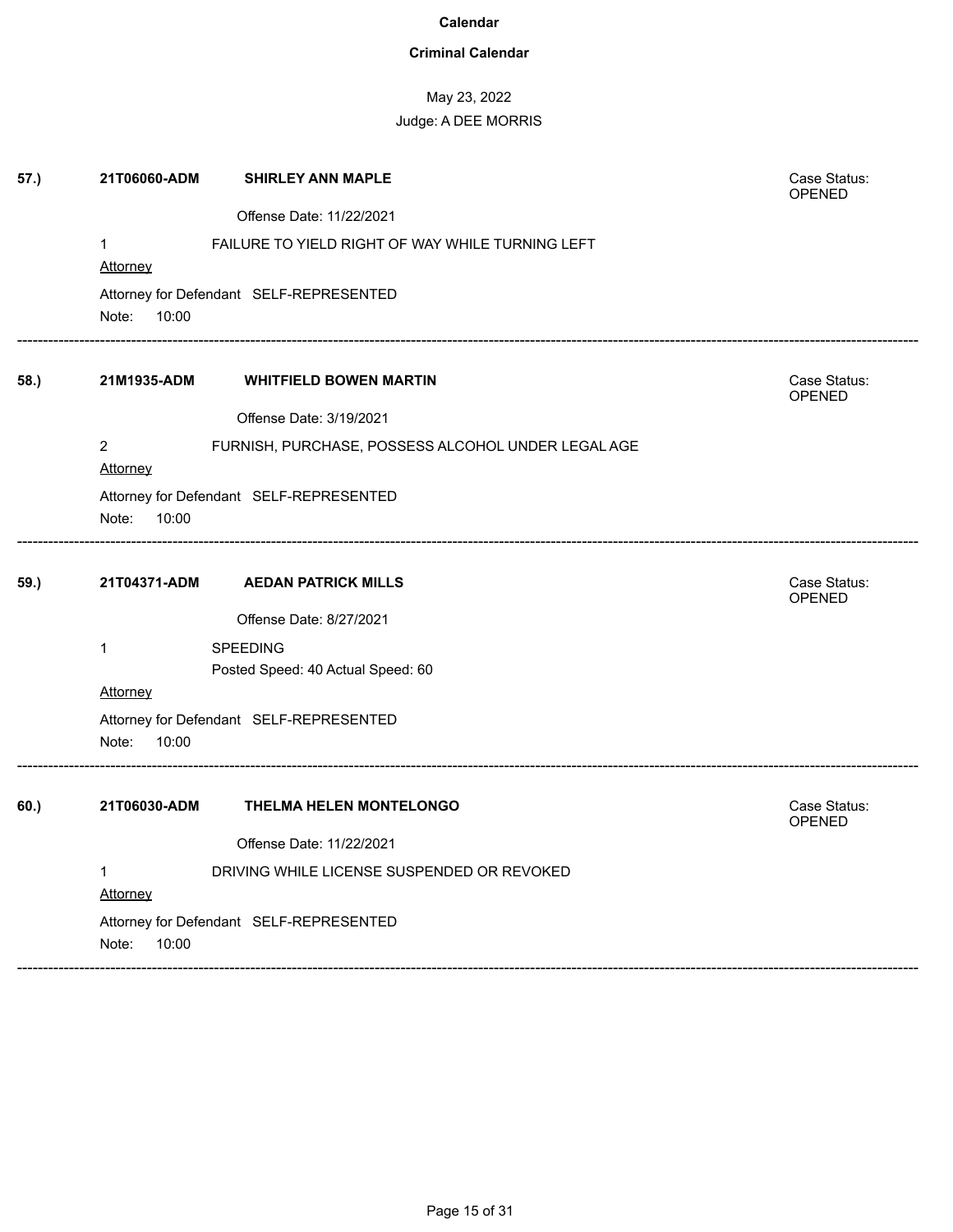### **Criminal Calendar**

# May 23, 2022

| 61.) | 21M1919-ADM          | <b>TAYLOR STEPHEN PAULSON</b>                | Case Status:<br>OPENED |
|------|----------------------|----------------------------------------------|------------------------|
|      |                      | Offense Date: 2/24/2021                      |                        |
|      | 1                    | D.U.I. (PER SE)                              |                        |
|      | 2                    | D.U.I. (LESS SAFE)(ALCOHOL)                  |                        |
|      | 3                    | <b>RECKLESS DRIVING</b>                      |                        |
|      | 4                    | IMPROPER STOPPING ON ROADWAY                 |                        |
|      | Attorney             |                                              |                        |
|      |                      | Attorney for Defendant ROBERT DOUGLAS ORTMAN |                        |
|      | Note:<br>10:00       |                                              |                        |
| 62.) | 21M1932-ADM          | <b>JAMES LEWIS POWELL</b>                    | Case Status:<br>OPENED |
|      |                      | Offense Date: 7/24/2021                      |                        |
|      | $\mathbf 1$          | D.U.I. (PER SE)                              |                        |
|      | 2                    | D.U.I. (LESS SAFE)(ALCOHOL)                  |                        |
|      | 3                    | <b>RECKLESS DRIVING</b>                      |                        |
|      | Attorney             |                                              |                        |
|      | 10:00<br>Note:       | Attorney for Defendant SEAN J MCIIHINNEY     |                        |
| 63.) | 21T06069-ADM         | <b>IGNACIO RAMIREZ</b>                       | Case Status:<br>OPENED |
|      |                      | Offense Date: 11/30/2021                     |                        |
|      | $\mathbf 1$          | DRIVING WITHOUT A VALID LICENSE              |                        |
|      | $\overline{2}$       | UNLAWFUL USE OF WIRELESS DEVICE NON CMV      |                        |
|      | Attorney             |                                              |                        |
|      | Note:<br>10:00       | Attorney for Defendant SELF-REPRESENTED      |                        |
| 64.) | 21T06094-ADM         | <b>KAREN RAMOS</b>                           | Case Status:<br>OPENED |
|      |                      | Offense Date: 12/1/2021                      |                        |
|      | 1<br><b>Attorney</b> | DRIVING WITHOUT A VALID LICENSE              |                        |
|      | 10:00<br>Note:       | Attorney for Defendant SELF-REPRESENTED      |                        |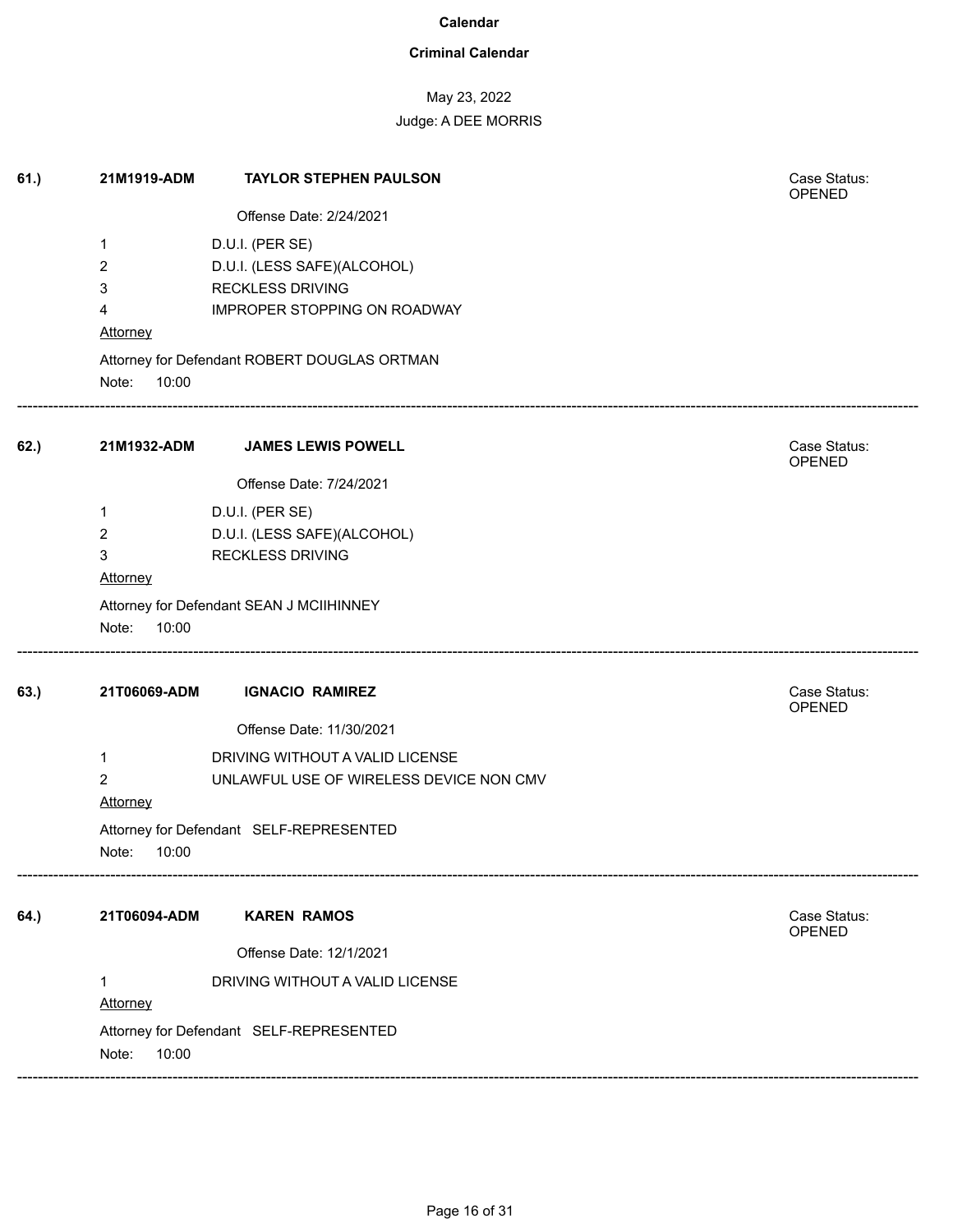### **Criminal Calendar**

# May 23, 2022

| 65.) | 21M1834-ADM     | <b>TRISTAN TYLOR SPURLOCK</b>                      | Case Status:<br>OPENED |
|------|-----------------|----------------------------------------------------|------------------------|
|      |                 | Offense Date: 8/29/2021                            |                        |
|      | 1               | D.U.I. (PER SE)                                    |                        |
|      | 2               | D.U.I. (LESS SAFE)(ALCOHOL)                        |                        |
|      | 3               | FAILURE TO MAINTAIN LANE                           |                        |
|      | 4               | OPEN CONTAINER VIOLATION                           |                        |
|      | <b>Attorney</b> |                                                    |                        |
|      | Note:<br>10:00  |                                                    |                        |
| 66.) | 21T06091-ADM    | <b>DUSTIN LEE SUTTON</b>                           | Case Status:<br>OPENED |
|      |                 | Offense Date: 11/23/2021                           |                        |
|      | 1               | <b>SPEEDING</b>                                    |                        |
|      |                 | Posted Speed: 35 Actual Speed: 81                  |                        |
|      | <b>Attorney</b> |                                                    |                        |
|      | Note:<br>10:00  | Attorney for Defendant SELF-REPRESENTED            |                        |
| 67.) | 21T06242-ADM    | ULISES VLADIMIR UMANZOR GARCIA                     | Case Status:<br>OPENED |
|      |                 | Offense Date: 12/9/2021                            |                        |
|      | 1<br>Attorney   | DRIVING WITHOUT A VALID LICENSE                    |                        |
|      | Note:<br>10:00  | Attorney for Defendant SELF-REPRESENTED            |                        |
| 68.) | 21M0022-ADM     | <b>JUSTIN WARD WOODALL</b>                         | Case Status:<br>OPENED |
|      |                 | Offense Date: 10/20/2020                           |                        |
|      | 1               | D.U.I. (LESS SAFE)(DRUGS)                          |                        |
|      | 2               | D.U.I. (LESS SAFE)(DRUGS)                          |                        |
|      | 3               | DRIVING UNDER THE INFLUENCE (CONTROLLED SUBSTANCE) |                        |
|      | 4               | FAILURE TO MAINTAIN LANE                           |                        |
|      | Attorney        |                                                    |                        |
|      | Note:<br>10:00  | Attorney for Defendant SELF-REPRESENTED            |                        |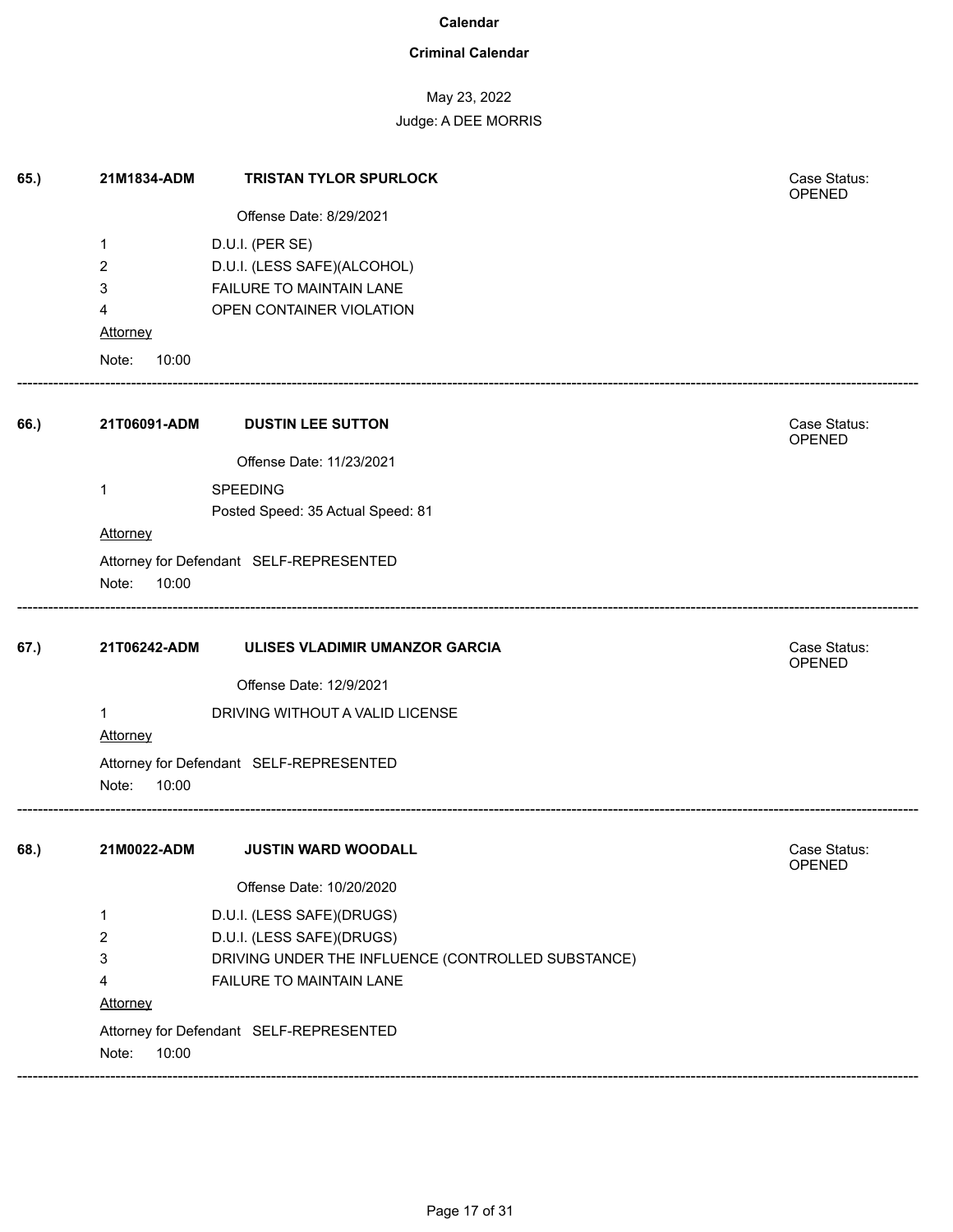### **Criminal Calendar**

# May 23, 2022 Judge: A DEE MORRIS

| 69.) | 22T01047-ADM   | <b>NICOLE BLOCKER</b>                   | Case Status:<br>OPENED |
|------|----------------|-----------------------------------------|------------------------|
|      |                | Offense Date: 2/16/2022                 |                        |
|      | 1              | SPEEDING                                |                        |
|      |                | Posted Speed: 40 Actual Speed: 58       |                        |
|      | Attorney       |                                         |                        |
|      |                | Attorney for Defendant SELF-REPRESENTED |                        |
|      | Note:<br>11:00 |                                         |                        |
| 70.) | 21T06106-ADM   | <b>AMANDA LEIGH BRACKETT</b>            | Case Status:<br>OPENED |
|      |                | Offense Date: 11/17/2021                |                        |
|      | 1              | SPEEDING                                |                        |
|      |                | Posted Speed: 45 Actual Speed: 68       |                        |
|      | Attorney       |                                         |                        |
|      |                | Attorney for Defendant SELF-REPRESENTED |                        |
|      | Note:<br>11:00 |                                         |                        |
| 71.) | 21M1876-ADM    | <b>DAVID CACERES</b>                    | Case Status:<br>OPENED |
|      |                | Offense Date: 7/31/2021                 |                        |
|      | 1              | D.U.I. (LESS SAFE)(ALCOHOL)             |                        |
|      | $\overline{2}$ | D.U.I (LESS SAFE)(COMBINED INFLUENCE)   |                        |
|      | 3              | <b>RECKLESS DRIVING</b>                 |                        |
|      | 4              | OBSTRUCTION OF AN OFFICER               |                        |
|      | Attorney       |                                         |                        |
|      | Note:<br>11:00 |                                         |                        |
| 72.) | 21T06227-ADM   | <b>CARYN LEANNE COBB</b>                | Case Status:<br>OPENED |
|      |                | Offense Date: 12/4/2021                 |                        |
|      | 1              | SPEEDING                                |                        |
|      |                | Posted Speed: 55 Actual Speed: 66       |                        |
|      | Attorney       |                                         |                        |
|      |                | Attorney for Defendant SELF-REPRESENTED |                        |
|      | Note:<br>11:00 |                                         |                        |
|      |                |                                         |                        |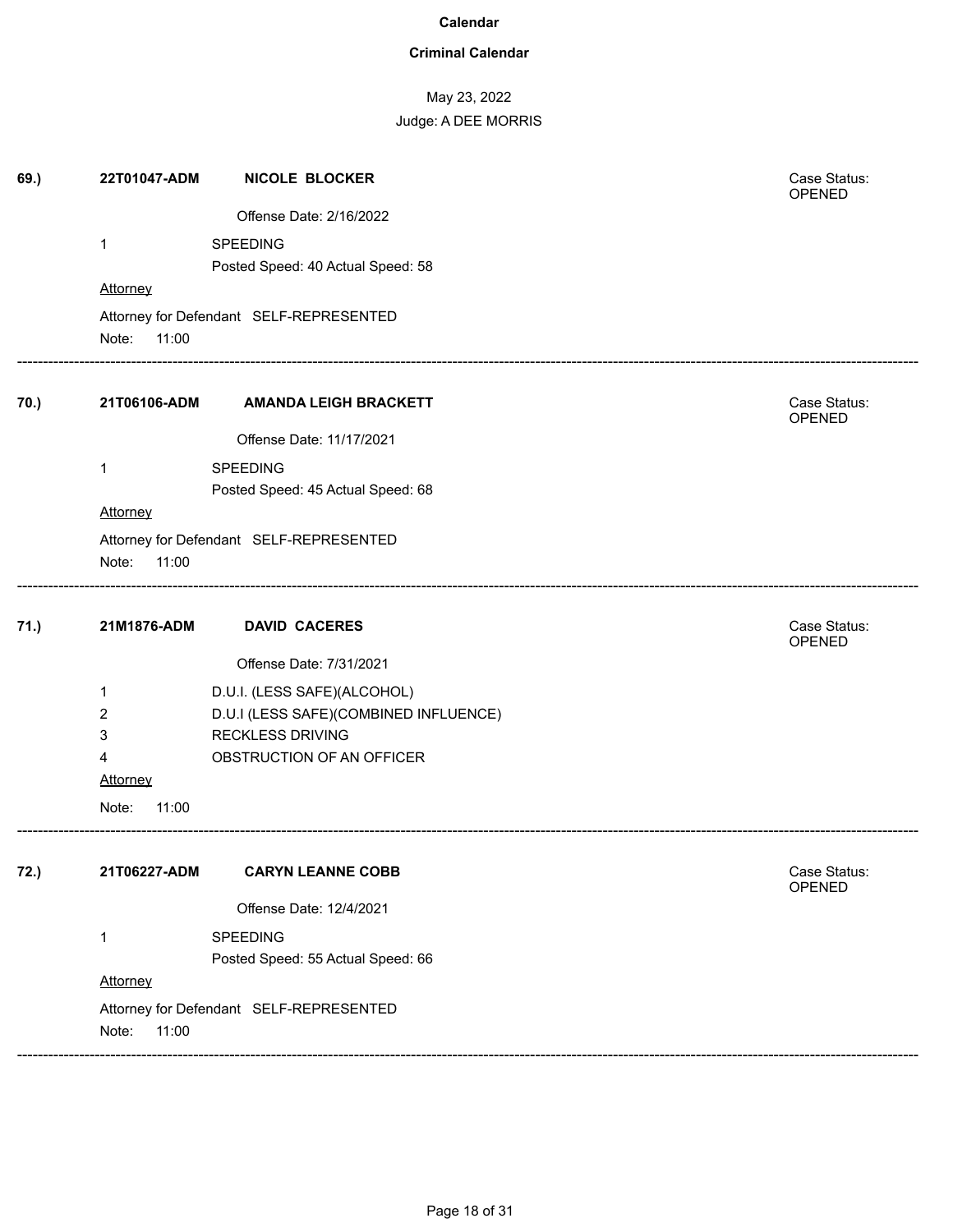### **Criminal Calendar**

| 73.) | 21T06120-ADM             | <b>JOSELYN DIANE COUCH</b>                                       | Case Status:<br>OPENED |
|------|--------------------------|------------------------------------------------------------------|------------------------|
|      |                          | Offense Date: 11/10/2021                                         |                        |
|      | $\mathbf{1}$             | PASSING IN A NO PASSING ZONE                                     |                        |
|      | Attorney                 |                                                                  |                        |
|      | Note: 11:00              | Attorney for Defendant SELF-REPRESENTED                          |                        |
| 74.) | 21M1846-ADM              | <b>CELSO SALINAS DOMINGUEZ</b>                                   | Case Status:<br>OPENED |
|      |                          | Offense Date: 5/1/2020                                           |                        |
|      | $\mathbf{1}$<br>Attorney | <b>BATTERY-MISD</b>                                              |                        |
|      | Note:                    | Attorney for Defendant JONATHAN A. KESLER<br>11:00 ON ACCUSATION |                        |
| 75.) | 21T06126-ADM             | <b>CLAYTON ALLEN EDMONDS</b>                                     | Case Status:<br>OPENED |
|      |                          | Offense Date: 11/25/2021                                         |                        |
|      | 1                        | NO PROOF OF INSURANCE                                            |                        |
|      | Attorney                 |                                                                  |                        |
|      | Note:<br>11:00           | Attorney for Defendant SELF-REPRESENTED                          |                        |
| 76.) | 21T06248-ADM             | <b>TRISTAN GAGE HALLMARK</b>                                     | Case Status:<br>OPENED |
|      |                          | Offense Date: 10/18/2021                                         |                        |
|      | 1                        | <b>SPEEDING</b>                                                  |                        |
|      |                          | Posted Speed: 70 Actual Speed: 94                                |                        |
|      | Attorney                 |                                                                  |                        |
|      | Note:<br>11:00           | Attorney for Defendant SELF-REPRESENTED                          |                        |
| 77.) | 21T06100-ADM             | <b>RYAN PATRICK HARVILL</b>                                      | Case Status:<br>OPENED |
|      |                          | Offense Date: 12/1/2021                                          |                        |
|      | $\mathbf{1}$<br>Attorney | FAILURE TO YIELD RIGHT OF WAY WHILE TURNING LEFT                 |                        |
|      | Note:<br>11:00           | Attorney for Defendant SELF-REPRESENTED                          |                        |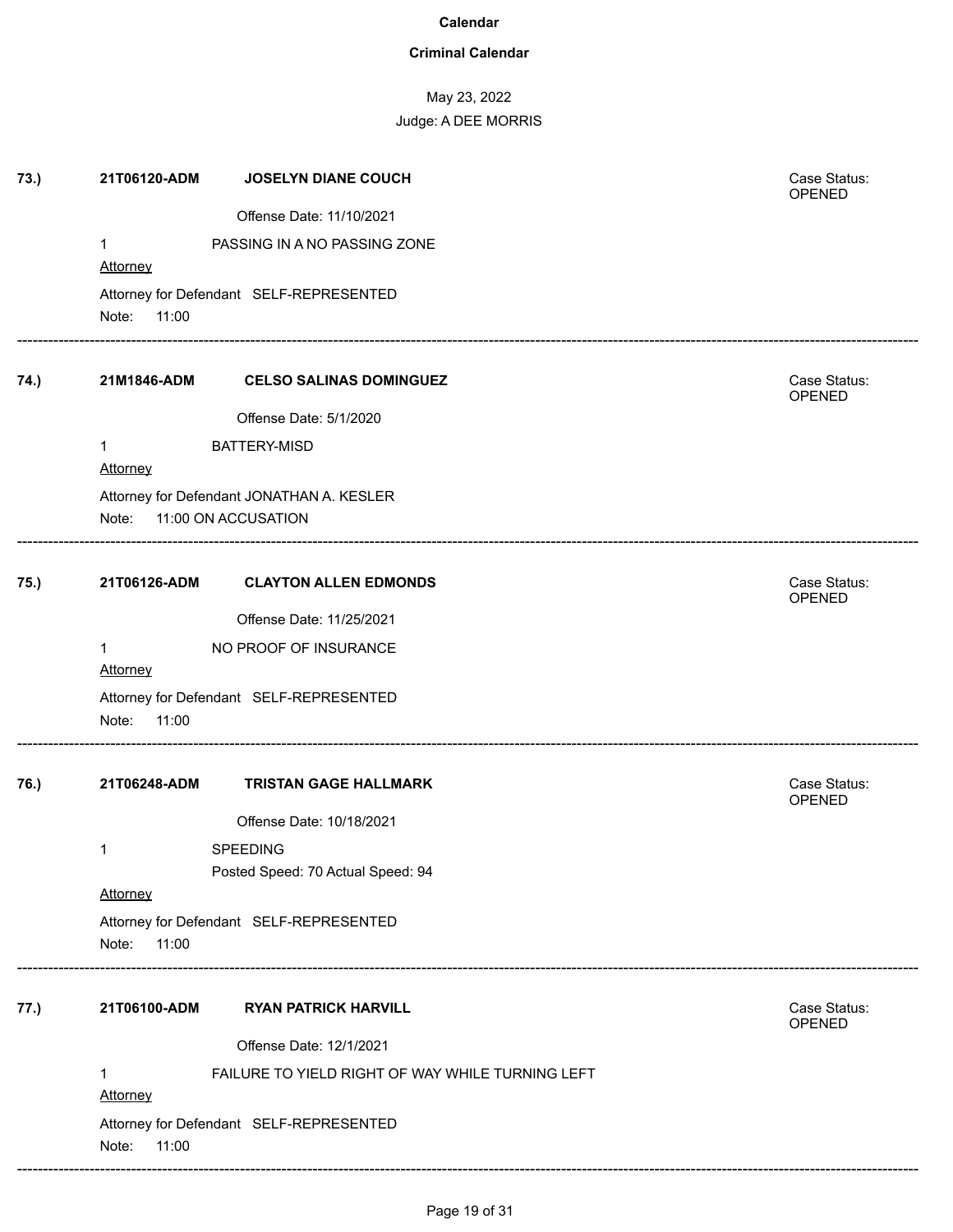### **Criminal Calendar**

| 78.) | 21T06205-ADM             | <b>JAIRON HERNANDEZ</b>                      | Case Status:<br>OPENED |
|------|--------------------------|----------------------------------------------|------------------------|
|      |                          | Offense Date: 12/13/2021                     |                        |
|      | 1                        | DRIVING WITHOUT A VALID LICENSE              |                        |
|      | <b>Attorney</b>          |                                              |                        |
|      |                          | Attorney for Defendant SELF-REPRESENTED      |                        |
|      | Note: 11:00              |                                              |                        |
| 79.) | 21T06278-ADM             | <b>MADELINE ELIZABETH HOLMAN</b>             | Case Status:<br>OPENED |
|      |                          | Offense Date: 12/13/2021                     |                        |
|      | $\mathbf{1}$<br>Attorney | FOLLOWING TOO CLOSELY                        |                        |
|      | Note:<br>11:00           | Attorney for Defendant SELF-REPRESENTED      |                        |
| 80.) | 21T06263-ADM             | <b>MICHAEL GARY LONG</b>                     | Case Status:<br>OPENED |
|      |                          | Offense Date: 12/11/2021                     |                        |
|      | 1<br><b>Attorney</b>     | FAILURE TO YIELD AT CROSSING OR INTERSECTION |                        |
|      | Note:<br>11:00           | Attorney for Defendant SELF-REPRESENTED      |                        |
| 81.) | 21T06123-ADM             | <b>MYKEL RODRIGUEZ LOPEZ</b>                 | Case Status:<br>OPENED |
|      |                          | Offense Date: 12/2/2021                      |                        |
|      | 1<br>Attorney            | DRIVING WITHOUT A VALID LICENSE              |                        |
|      | Note:<br>11:00           | Attorney for Defendant SELF-REPRESENTED      |                        |
| 82.) | 21T06115-ADM             | <b>GENEVA MCCLANEY</b>                       | Case Status:<br>OPENED |
|      |                          | Offense Date: 11/17/2021                     |                        |
|      | 1                        | SPEEDING                                     |                        |
|      |                          | Posted Speed: 45 Actual Speed: 65            |                        |
|      | Note:<br>11:00           | Attorney for Defendant SELF-REPRESENTED      |                        |
|      | Attorney                 |                                              |                        |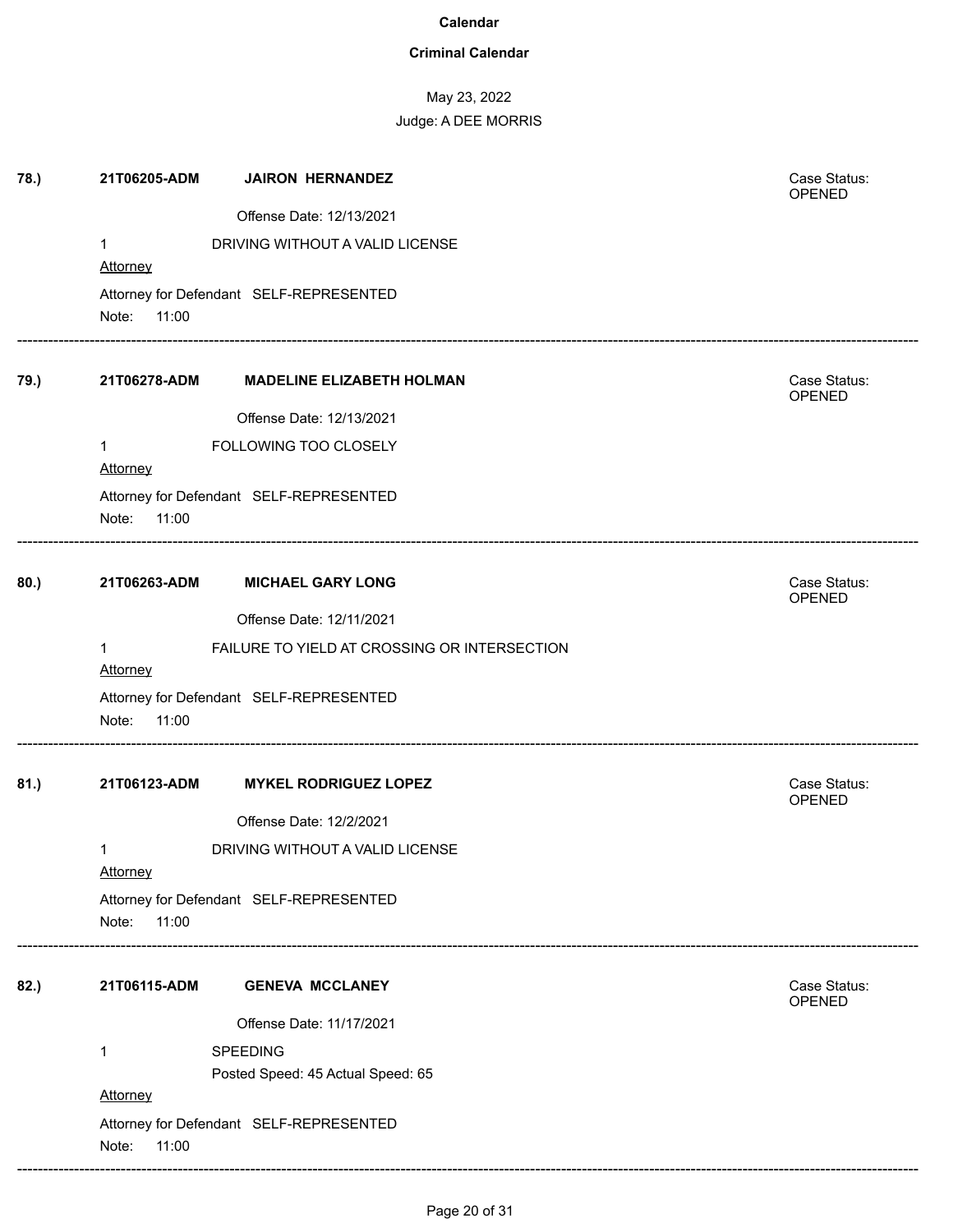### **Criminal Calendar**

| 83.) | 20T04416-ADM   | <b>WILLIE MCCLOUD</b>                      | Case Status:<br>OPENED |
|------|----------------|--------------------------------------------|------------------------|
|      |                | Offense Date: 10/13/2020                   |                        |
|      | 1              | DRIVING WHILE LICENSE SUSPENDED OR REVOKED |                        |
|      | Attorney       |                                            |                        |
|      |                | Attorney for Defendant SELF-REPRESENTED    |                        |
|      | Note:<br>11:00 |                                            |                        |
| 84.) | 21M1871-ADM    | <b>MARK ANTHONY MOLINA</b>                 | Case Status:<br>OPENED |
|      |                | Offense Date: 8/15/2021                    |                        |
|      | 1              | D.U.I. (PER SE)                            |                        |
|      | 2              | D.U.I. (LESS SAFE)(ALCOHOL)                |                        |
|      | 3              | FAILURE TO MAINTAIN LANE                   |                        |
|      | Attorney       |                                            |                        |
|      | Note:<br>11:00 |                                            |                        |
| 85.) | 21M1867-ADM    | <b>DOMINIQUE MASHON MOORE</b>              | Case Status:<br>OPENED |
|      |                | Offense Date: 7/31/2021                    |                        |
|      | 1              | DRIVING WHILE LICENSE SUSPENDED            |                        |
|      | 2              | FOLLOWING TOO CLOSELY                      |                        |
|      | Attorney       |                                            |                        |
|      |                | Attorney for Defendant SELF-REPRESENTED    |                        |
|      |                |                                            |                        |
|      | Note:<br>11:00 |                                            |                        |
| 86.) | 20T05064-ADM   | <b>DANIELLE NICOLE SESSOMS</b>             | Case Status:<br>OPENED |
|      |                | Offense Date: 11/29/2020                   |                        |
|      | 1              | DRIVING WHILE LICENSE SUSPENDED OR REVOKED |                        |
|      | Attorney       |                                            |                        |
|      |                | Attorney for Defendant SELF-REPRESENTED    |                        |
|      | Note:<br>11:00 |                                            |                        |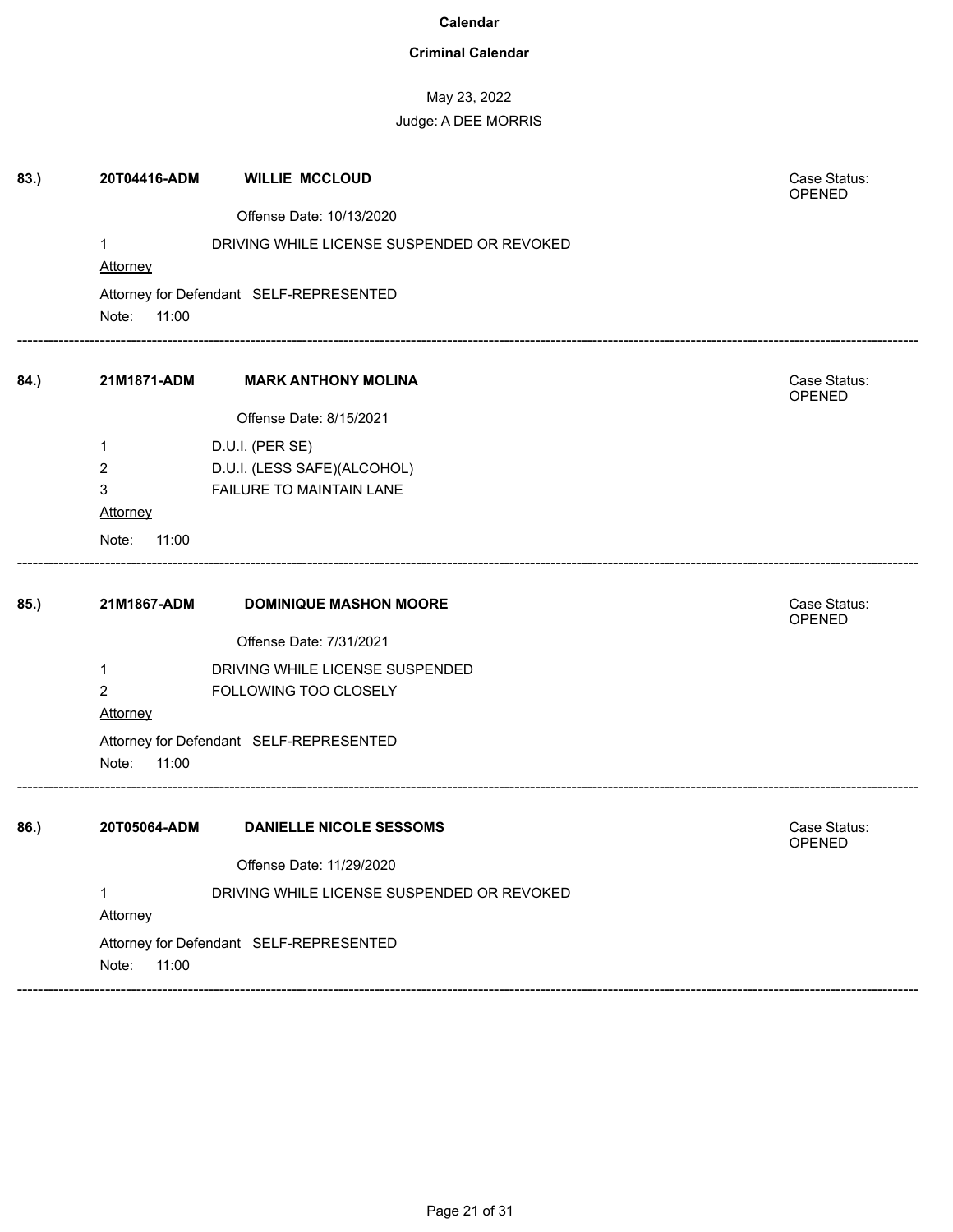### **Criminal Calendar**

### May 23, 2022

| 87.) | 21M1882-ADM     | <b>JUAN TORIBIO-CORTES</b>              | Case Status:<br>OPENED |
|------|-----------------|-----------------------------------------|------------------------|
|      |                 | Offense Date: 9/12/2021                 |                        |
|      | 1               | D.U.I. (PER SE)                         |                        |
|      | 2               | D.U.I. (LESS SAFE)(ALCOHOL)             |                        |
|      | 3               | DRIVING WITHOUT A VALID LICENSE         |                        |
|      | 4               | FAILURE TO MAINTAIN LANE                |                        |
|      | <b>Attorney</b> |                                         |                        |
|      | Note:<br>11:00  |                                         |                        |
| 88.) | 21T06103-ADM    | <b>SYDNEY UNDERWOOD</b>                 | Case Status:<br>OPENED |
|      |                 | Offense Date: 11/29/2021                |                        |
|      | 1               | FOLLOWING TOO CLOSELY                   |                        |
|      | Attorney        |                                         |                        |
|      |                 | Attorney for Defendant SELF-REPRESENTED |                        |
|      | Note:<br>11:00  |                                         |                        |
| 89.) | 21T06245-ADM    | <b>BERNARDO VERGARA-MELO</b>            | Case Status:<br>OPENED |
|      |                 | Offense Date: 12/9/2021                 |                        |
|      | 1<br>Attorney   | DRIVING WITHOUT A VALID LICENSE         |                        |
|      | Note:<br>11:00  | Attorney for Defendant SELF-REPRESENTED |                        |
| 90.) | 21T06230-ADM    | <b>HANNAH NIAMH WEAVER</b>              | Case Status:<br>OPENED |
|      |                 | Offense Date: 12/6/2021                 |                        |
|      | 1               | <b>IMPROPER LANE CHANGE</b>             |                        |
|      | Attorney        |                                         |                        |
|      |                 | Attorney for Defendant SELF-REPRESENTED |                        |
|      | Note:<br>11:00  |                                         |                        |
|      |                 |                                         |                        |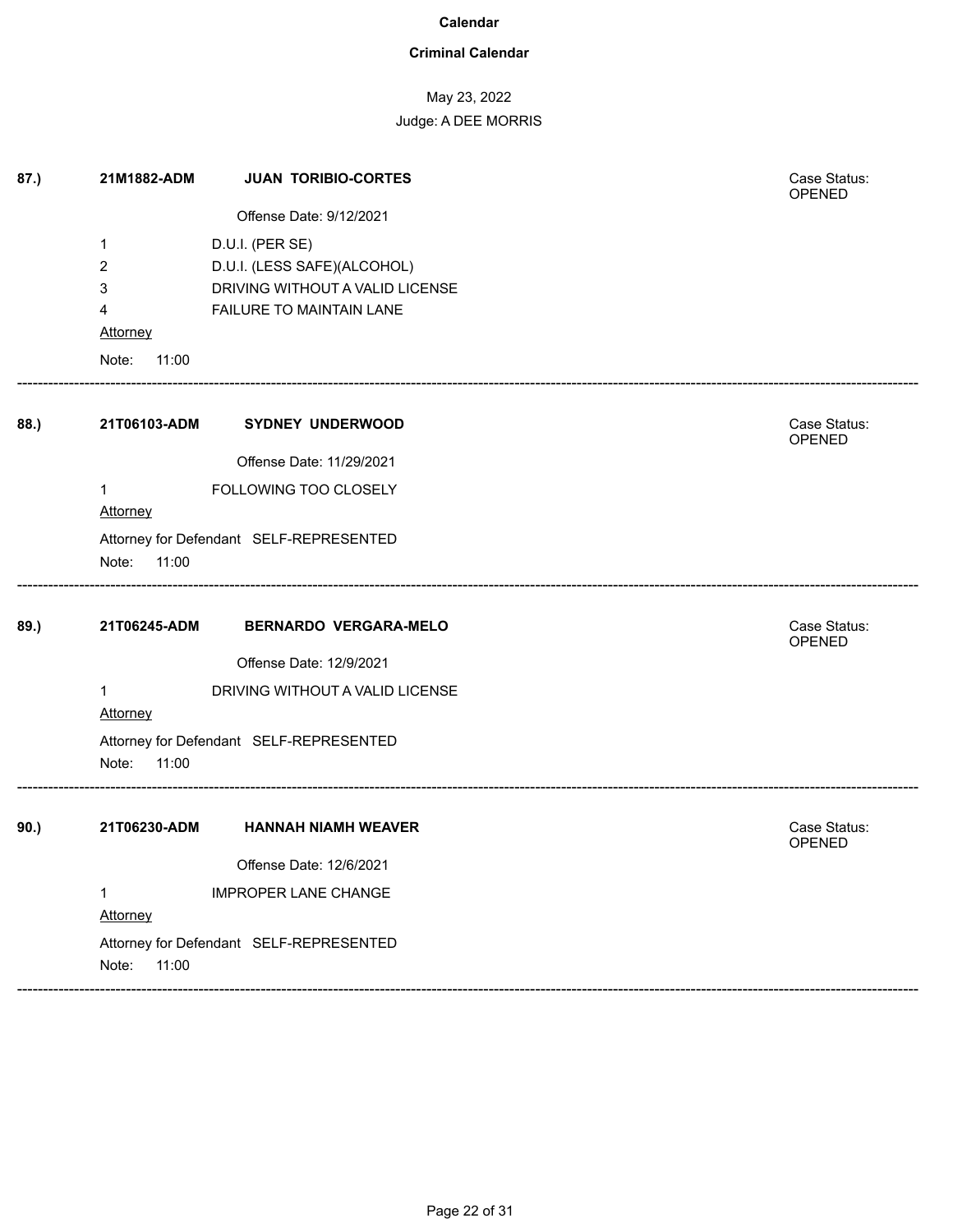### **Criminal Calendar**

May 23, 2022

Judge: A DEE MORRIS

| 91.) | 21T06135-ADM             | <b>CHRISTOPHER STEVEN BAXTER</b>          | Case Status:<br>OPENED |
|------|--------------------------|-------------------------------------------|------------------------|
|      |                          | Offense Date: 12/3/2021                   |                        |
|      | $\mathbf{1}$<br>Attorney | FOLLOWING TOO CLOSELY                     |                        |
|      |                          | Attorney for Defendant SELF-REPRESENTED   |                        |
|      | Note:                    | 12:00 PLACED ON 5/17 ARMT 9AM PER M SMITH |                        |
| 92.) | 21M1888-ADM              | <b>TAYLOR ROBERT BISHOP</b>               | Case Status:<br>OPENED |
|      |                          | Offense Date: 10/6/2021                   |                        |
|      | 1                        | D.U.I. (PER SE)                           |                        |
|      | 2                        | D.U.I. (LESS SAFE)(ALCOHOL)               |                        |
|      | 3                        | <b>SPEEDING</b>                           |                        |
|      |                          | Posted Speed: 40 Actual Speed: 60         |                        |
|      | 4                        | OPEN CONTAINER VIOLATION                  |                        |
|      | Attorney                 |                                           |                        |
|      |                          | Attorney for Defendant ROSS D GRISHAM     |                        |
|      | Note:<br>12:00           |                                           |                        |
| 93.) | 21T06174-ADM             | <b>MILDRED BLAZQUEZ</b>                   | Case Status:<br>OPENED |
|      |                          | Offense Date: 12/12/2021                  |                        |
|      | 1                        | STRIKING FIXED OBJECT                     |                        |
|      | Attorney                 |                                           |                        |
|      | Note:<br>12:00           | Attorney for Defendant SELF-REPRESENTED   |                        |
| 94.) | 21T06156-ADM             | <b>COURTNEY MEGAN BOWMAN</b>              | Case Status:<br>OPENED |
|      |                          | Offense Date: 12/2/2021                   |                        |
|      | 1<br>Attorney            | FOLLOWING TOO CLOSELY                     |                        |
|      | 12:00<br>Note:           | Attorney for Defendant SELF-REPRESENTED   |                        |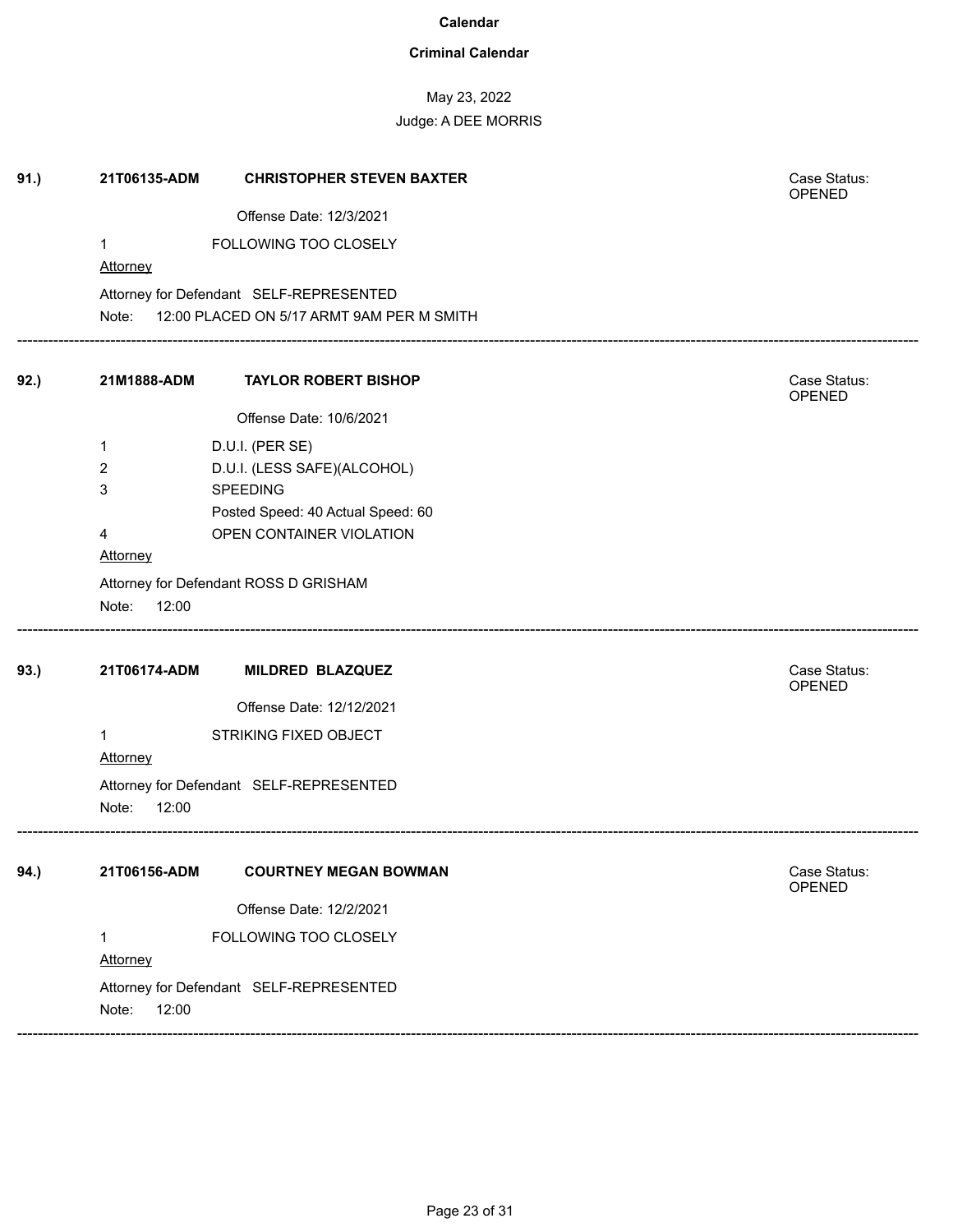### **Criminal Calendar**

| 95.) | 21T06141-ADM    | <b>MICHAEL B COX</b>                             | Case Status:<br>OPENED        |
|------|-----------------|--------------------------------------------------|-------------------------------|
|      |                 | Offense Date: 12/5/2021                          |                               |
|      | $\mathbf{1}$    | FAILURE TO STOP FOR STOP SIGN                    |                               |
|      | Attorney        |                                                  |                               |
|      |                 | Attorney for Defendant SELF-REPRESENTED          |                               |
|      | Note:<br>12:00  |                                                  |                               |
| 96.) | 21T06185-ADM    | <b>MIGUEL ANGEL GONZALES</b>                     | Case Status:<br>OPENED        |
|      |                 | Offense Date: 12/4/2021                          |                               |
|      | 1<br>Attorney   | DRIVING WITHOUT A VALID LICENSE                  |                               |
|      |                 | Attorney for Defendant SELF-REPRESENTED          |                               |
|      | Note:<br>12:00  |                                                  |                               |
| 97.) | 21T06194-ADM    | <b>CANDACE MICHELLE HYSHAW</b>                   | Case Status:<br>OPENED        |
|      |                 | Offense Date: 12/8/2021                          |                               |
|      | 1               | FAILURE TO YIELD RIGHT OF WAY WHILE TURNING LEFT |                               |
|      | <b>Attorney</b> |                                                  |                               |
|      | Note:<br>12:00  | Attorney for Defendant SELF-REPRESENTED          |                               |
|      |                 |                                                  |                               |
| 98.) | 21T06182-ADM    | <b>JORDAN LESLIE</b>                             | Case Status:<br><b>OPENED</b> |
|      |                 | Offense Date: 12/7/2021                          |                               |
|      | 1               | DRIVING WHILE LICENSE SUSPENDED OR REVOKED       |                               |
|      | $\overline{2}$  | OPERATING VEHICLE WITHOUT VALID TAG              |                               |
|      | Attorney        |                                                  |                               |
|      | Note:<br>12:00  | Attorney for Defendant SELF-REPRESENTED          |                               |
|      |                 |                                                  |                               |
| 99.) | 21T06200-ADM    | <b>BACILIO HILARIE MENDOZA</b>                   | Case Status:<br>OPENED        |
|      |                 | Offense Date: 12/6/2021                          |                               |
|      | 1<br>Attorney   | DRIVING WITHOUT A VALID LICENSE                  |                               |
|      | Note:<br>12:00  | Attorney for Defendant SELF-REPRESENTED          |                               |
|      |                 |                                                  |                               |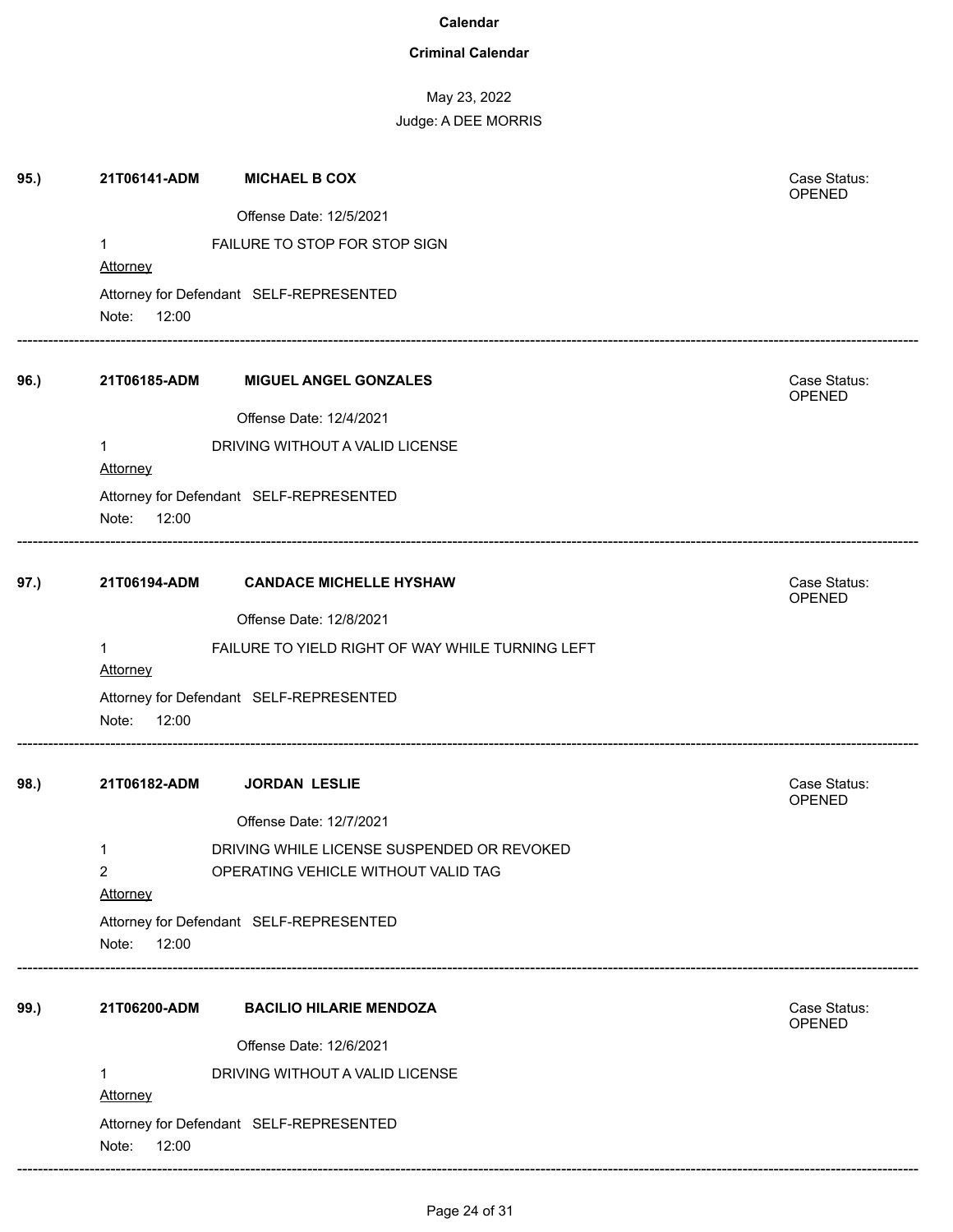### **Criminal Calendar**

May 23, 2022

| 100.) | 21T06177-ADM                            | HOLLY WOODALL MESA-RINCON                          | Case Status:<br><b>OPENED</b> |
|-------|-----------------------------------------|----------------------------------------------------|-------------------------------|
|       |                                         | Offense Date: 11/5/2021                            |                               |
|       | $\mathbf{1}$                            | FOLLOWING TOO CLOSELY                              |                               |
|       | Attorney                                |                                                    |                               |
|       | Attorney for Defendant SELF-REPRESENTED |                                                    |                               |
|       | Note:<br>12:00                          |                                                    |                               |
| 101.) | 21M1872-ADM                             | <b>ROBERTO NAVARRETE</b>                           | Case Status:<br>OPENED        |
|       |                                         | Offense Date: 8/20/2021                            |                               |
|       | $\mathbf{1}$                            | DRIVING WITHOUT A LICENSE                          |                               |
|       | $\overline{c}$                          | FAILURE TO YIELD WHEN ENTERING OR CROSSING ROADWAY |                               |
|       | Attorney                                |                                                    |                               |
|       |                                         | Attorney for Defendant STEPHANIE A. OSPINA         |                               |
|       | Note:<br>12:00                          |                                                    |                               |
| 102.) | 21T06144-ADM                            | <b>DEVIN SCOTT REEVES</b>                          | Case Status:<br>OPENED        |
|       |                                         | Offense Date: 12/3/2021                            |                               |
|       | $\mathbf{1}$                            | FOLLOWING TOO CLOSELY                              |                               |
|       | Attorney                                |                                                    |                               |
|       | Note:<br>12:00                          | Attorney for Defendant SELF-REPRESENTED            |                               |
| 103.  | 21T06138-ADM                            | <b>JOHN ANTHONY SACCA</b>                          | Case Status:<br><b>OPENED</b> |
|       |                                         | Offense Date: 9/30/2021                            |                               |
|       | 1                                       | FOLLOWING TOO CLOSELY                              |                               |
|       | <b>Attorney</b>                         |                                                    |                               |
|       | Attorney for Defendant SELF-REPRESENTED |                                                    |                               |
|       | Note:<br>12:00                          |                                                    |                               |
|       |                                         |                                                    |                               |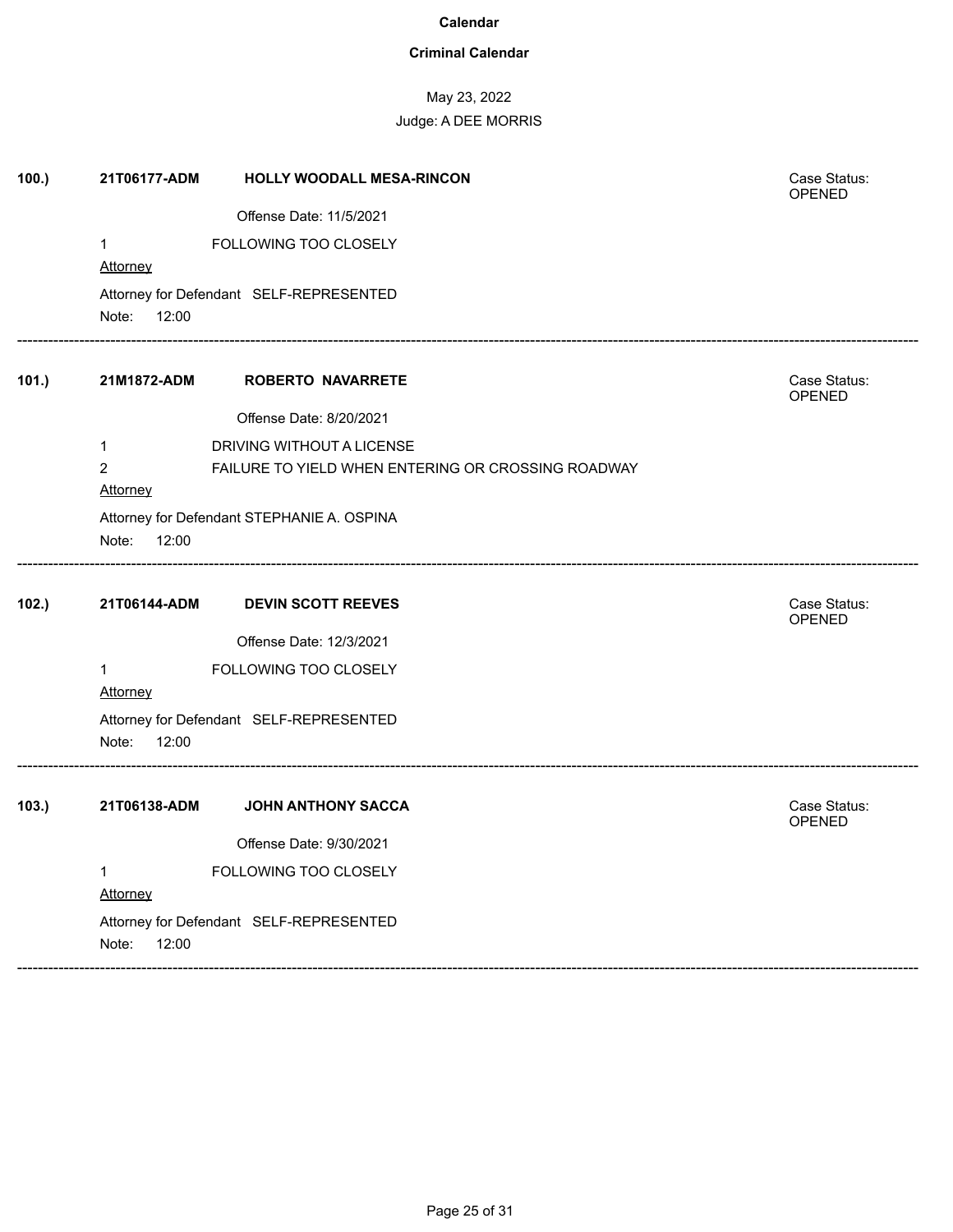### **Criminal Calendar**

# May 23, 2022

| 104.  | 22M0630-ADM     | <b>MORGEN KAYLEIGH SCHMIDT</b>               | Case Status:<br>OPENED |  |  |
|-------|-----------------|----------------------------------------------|------------------------|--|--|
|       |                 | Offense Date: 8/13/2021                      |                        |  |  |
|       | 2               | DRIVING WHILE LICENSE SUSPENDED              |                        |  |  |
|       | 3               | NO PROOF OF INSURANCE                        |                        |  |  |
|       | 4               | LEAVING THE SCENE OF AN ACCIDENT             |                        |  |  |
|       | Attorney        |                                              |                        |  |  |
|       |                 | Attorney for Defendant CHANNING RUSKELL      |                        |  |  |
|       | Note:<br>12:00  |                                              |                        |  |  |
| 105.  | 21T06153-ADM    | <b>LINDA SHELNUTT</b>                        | Case Status:<br>OPENED |  |  |
|       |                 | Offense Date: 12/2/2021                      |                        |  |  |
|       | 1               | <b>SPEEDING</b>                              |                        |  |  |
|       |                 | Posted Speed: 45 Actual Speed: 70            |                        |  |  |
|       | Attorney        |                                              |                        |  |  |
|       |                 | Attorney for Defendant SELF-REPRESENTED      |                        |  |  |
|       | Note:<br>12:00  |                                              |                        |  |  |
| 106.) | 21T06147-ADM    | <b>JADASHIA GLENICE STEELE</b>               | Case Status:<br>OPENED |  |  |
|       |                 | Offense Date: 12/2/2021                      |                        |  |  |
|       | 1               | FAILURE TO YIELD AT CROSSING OR INTERSECTION |                        |  |  |
|       | <b>Attorney</b> |                                              |                        |  |  |
|       |                 | Attorney for Defendant SELF-REPRESENTED      |                        |  |  |
|       | Note:<br>12:00  |                                              |                        |  |  |
| 107.) | 21M1874-ADM     | <b>KATHERINE LEIGH TIMS</b>                  | Case Status:           |  |  |
|       |                 |                                              | <b>OPENED</b>          |  |  |
|       |                 | Offense Date: 8/15/2021                      |                        |  |  |
|       | 1               | LEAVING THE SCENE OF AN ACCIDENT             |                        |  |  |
|       | Attorney        |                                              |                        |  |  |
|       |                 | Attorney for Defendant CORY P. DEBORD        |                        |  |  |
|       | Note:<br>12:00  |                                              |                        |  |  |
|       |                 |                                              |                        |  |  |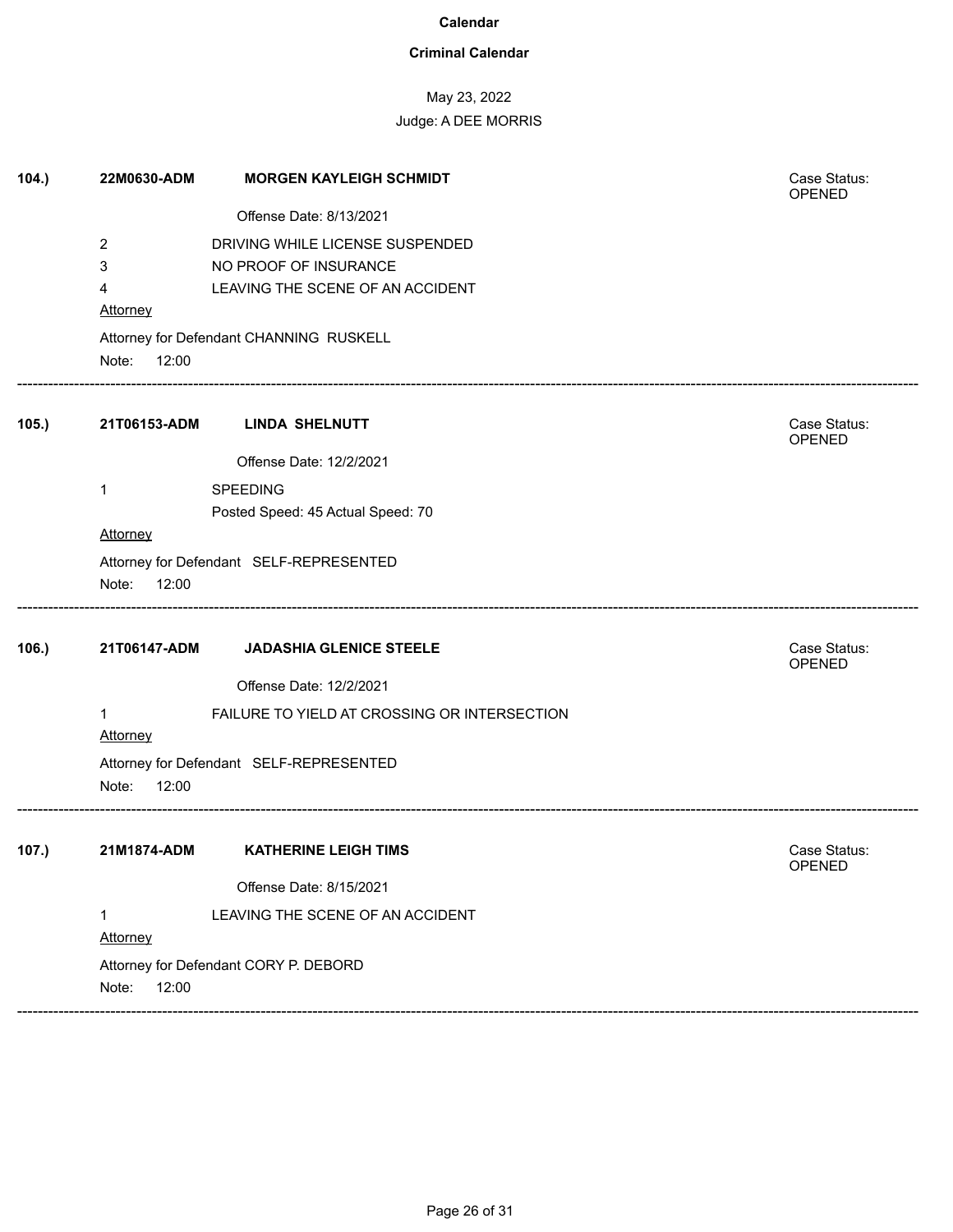### **Criminal Calendar**

May 23, 2022

Judge: A DEE MORRIS

| 108.  | 21T06165-ADM                                              | <b>CHANCE WILLIAMS</b>                     | Case Status:<br>OPENED        |
|-------|-----------------------------------------------------------|--------------------------------------------|-------------------------------|
|       |                                                           | Offense Date: 12/8/2021                    |                               |
|       | 1<br>Attorney                                             | FOLLOWING TOO CLOSELY                      |                               |
|       | Attorney for Defendant SELF-REPRESENTED<br>Note:<br>12:00 |                                            |                               |
| 109.) | 21M1883-ADM                                               | <b>CAROL DAWN WRIGHT</b>                   | Case Status:<br>OPENED        |
|       |                                                           | Offense Date: 9/12/2021                    |                               |
|       | 1                                                         | D.U.I. (PER SE)                            |                               |
|       | 2                                                         | D.U.I. (LESS SAFE)(ALCOHOL)                |                               |
|       | 3                                                         | <b>RECKLESS DRIVING</b>                    |                               |
|       | 4                                                         | DRIVING WHILE LICENSE SUSPENDED OR REVOKED |                               |
|       | 5<br>Attorney                                             | FAILURE TO MAINTAIN LANE                   |                               |
|       |                                                           |                                            |                               |
|       | Note:<br>12:00                                            |                                            |                               |
| 110.) | 21T06159-ADM                                              | <b>CHRISTOPHER ALEXANDER YOCOM</b>         | Case Status:<br>OPENED        |
|       |                                                           | Offense Date: 12/4/2021                    |                               |
|       | 1                                                         | DRIVING WITHOUT A VALID LICENSE            |                               |
|       | $\overline{2}$                                            | NO PROOF OF INSURANCE                      |                               |
|       | <b>Attorney</b>                                           |                                            |                               |
|       | Attorney for Defendant SELF-REPRESENTED<br>Note:<br>12:00 |                                            |                               |
| 111.) | 21T06132-ADM                                              | <b>LAWRENCE E. YOUNGER</b>                 | Case Status:<br><b>OPENED</b> |
|       |                                                           | Offense Date: 12/3/2021                    |                               |
|       | 1                                                         | FOLLOWING TOO CLOSELY                      |                               |
|       | Attorney                                                  |                                            |                               |
|       | Attorney for Defendant SELF-REPRESENTED<br>Note:<br>12:00 |                                            |                               |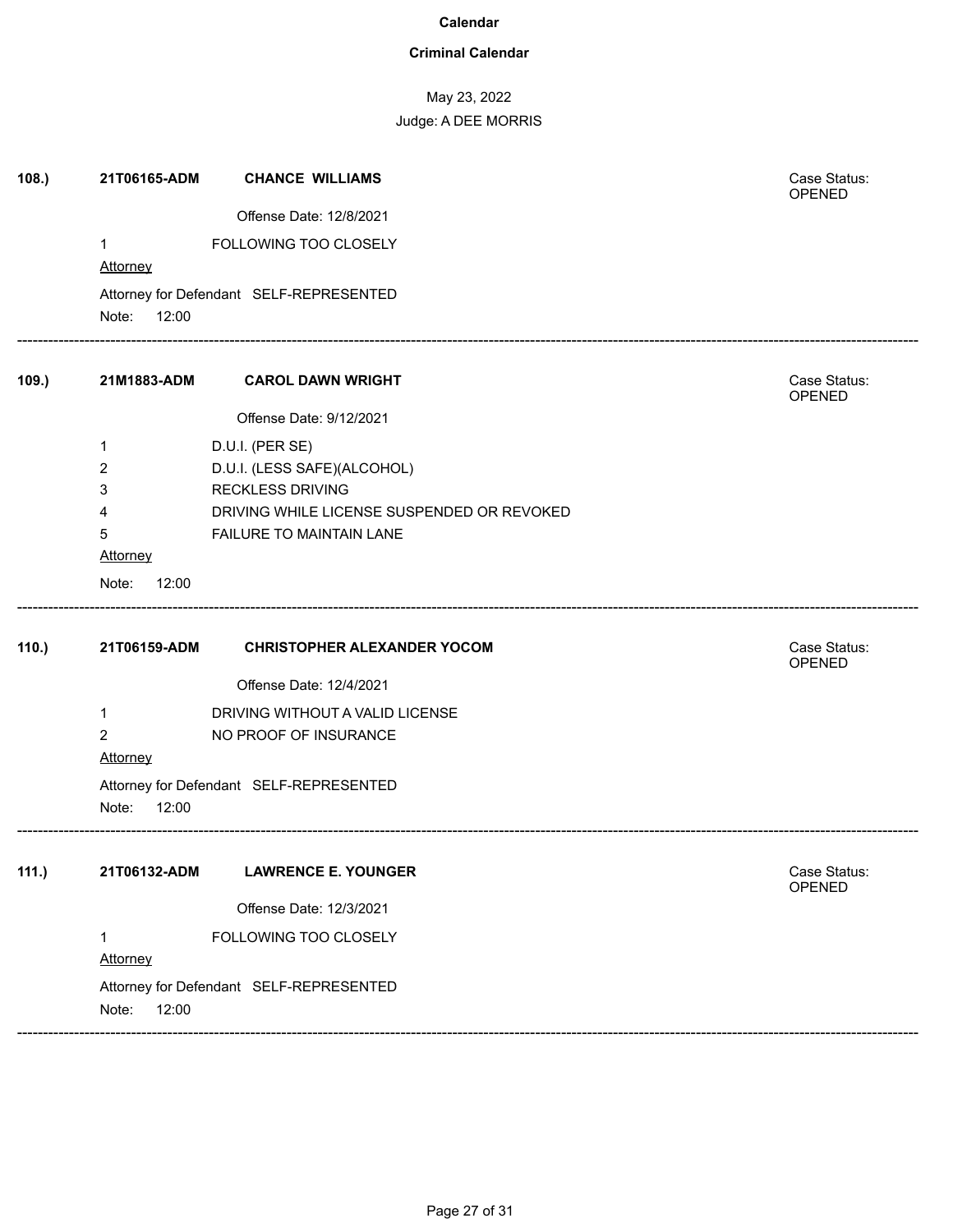### **Criminal Calendar**

| Name                              | Case Number  | Item#          |
|-----------------------------------|--------------|----------------|
| ADAMS, JESSICA ANTHANETTE         | 21T05007-ADM | 1              |
| AGUIRRE, BRANDON JAMES            | 21T02840-ADM | 42             |
| ALTEMEYER, STUART WAYNE           | 21T05583-ADM | $\overline{2}$ |
| BAGARIA, SUMIT KUMAR              | 21T06001-ADM | 3              |
| BARNARD, GEORGE GREGORY           | 21T04469-ADM | 4              |
| BARTONJR, JACKIE FANE             | 21M1692-ADM  | 43             |
| <b>BAXTER, CHRISTOPHER STEVEN</b> | 21T06135-ADM | 91             |
| <b>BISHOP, TAYLOR ROBERT</b>      | 21M1888-ADM  | 92             |
| BLAZQUEZ, MILDRED                 | 21T06174-ADM | 93             |
| <b>BLOCKER, NICOLE</b>            | 22T01047-ADM | 69             |
| BLOODWORTH, COREY JAMES           | 21T05635-ADM | 5              |
| BOLDEN, MIKIA SHONTA              | 21T06048-ADM | 44             |
| BOONE, CODY DREW                  | 21T06077-ADM | 45             |
| BOWMAN, COURTNEY MEGAN            | 21T06156-ADM | 94             |
| BRACKETT, AMANDA LEIGH            | 21T06106-ADM | 70             |
| BRADFORD, IAN                     | 21T04669-ADM | 6              |
| <b>BROOKS, RICHARD TROY</b>       | 21T05901-ADM | $\overline{7}$ |
| <b>BRUCE, KELLY DIANE</b>         | 21T05258-ADM | 8              |
| BURKE, RYAN ROYALL                | 21T05998-ADM | 9              |
| CACERES, DAVID                    | 21M1876-ADM  | 71             |
| CALDWELL, STACY LYNN              | 21T06013-ADM | 10             |
| CALDWELL, STACY LYNN              | 22T00522-ADM | 11             |
| CAMPOS, ANA ELIZABETH             | 21T06057-ADM | 46             |
| COBB, CARYN LEANNE                | 21T06227-ADM | 72             |
| COPELAND, BRETT COLEMAN           | 20M1109-ADM  | 47             |
| COUCH, JOSELYN DIANE              | 21T06120-ADM | 73             |
| COX, MICHAEL B                    | 21T06141-ADM | 95             |
| <b>CRISP, STEPHEN MICHAEL</b>     | 21T06074-ADM | 48             |
| CROSS, PENNY MARLENE              | 21T06012-ADM | 12             |
| DEBRUZOS, JACQUELINE MARIA        | 21T06010-ADM | 13             |
| DELLINGER, ALYXIS NICOLE          | 21T05943-ADM | 14             |
| DILLMAN, CHRYSTAL YVONNE          | 21T03766-ADM | 15             |
| DOMINGUEZ, CELSO SALINAS          | 21M1846-ADM  | 74             |
| DONEHOO, ALEXANDER PATRICK        | 21M1833-ADM  | 49             |
| DONEHOO, ALEXANDER PATRICK        | 22DV0036-ADM | 50             |
| DOZIER, APRIL                     | 21T05688-ADM | 16             |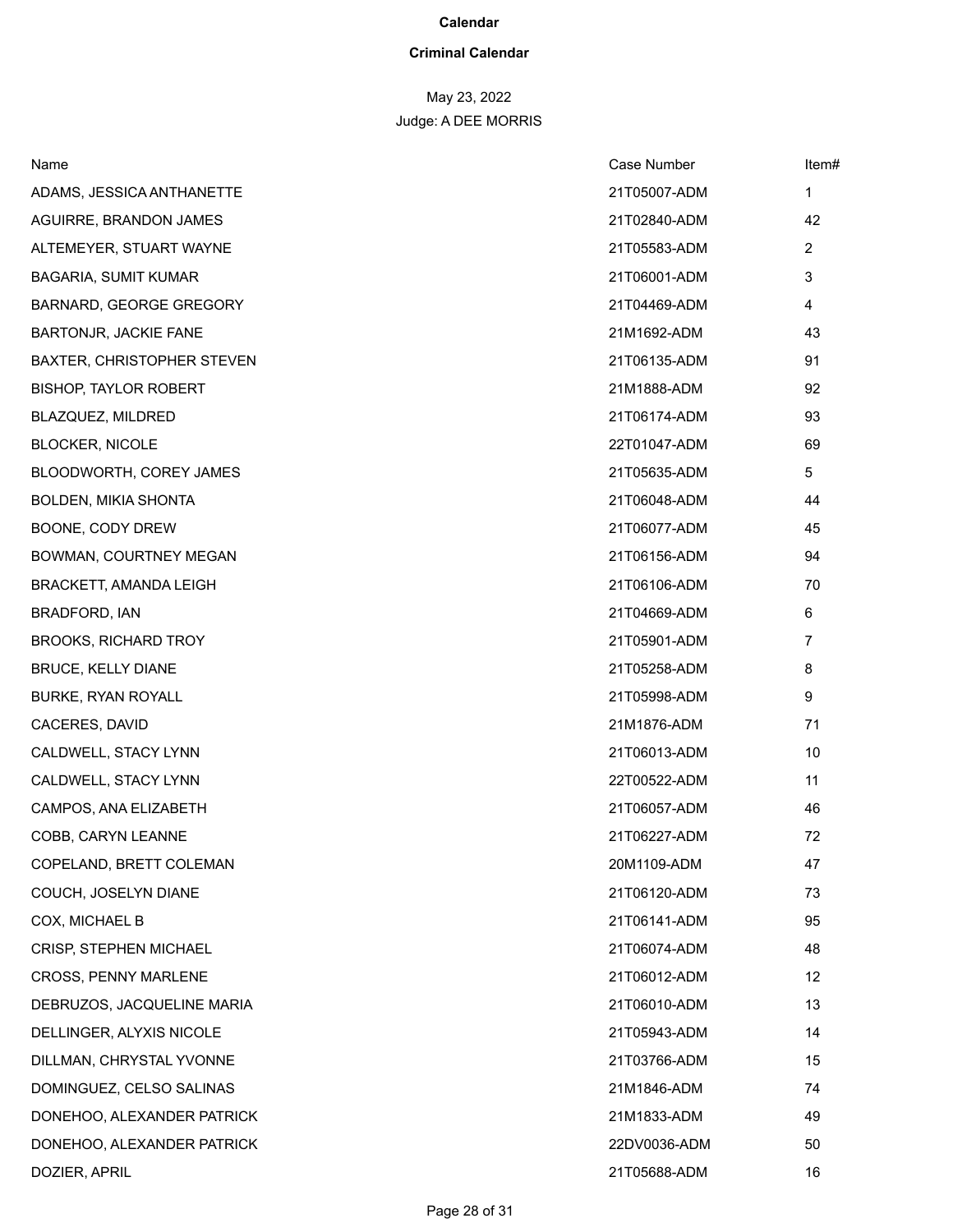### **Criminal Calendar**

| DOZIER, APRIL S.               | 22T00640-ADM | 17  |
|--------------------------------|--------------|-----|
| DRYDEN, CHRISTIAN JAMES AARON  | 20T03361-ADM | 18  |
| EDMONDS, CLAYTON ALLEN         | 21T06126-ADM | 75  |
| ELDRIDGE, CRAIG TYLER          | 21M1841-ADM  | 51  |
| ELDRIDGE, CRAIG TYLER          | 21M1842-ADM  | 52  |
| FABIANO, KYLE ANDREW           | 21T05950-ADM | 19  |
| GALLEGOS BELTRAN, JOVANNY      | 21T05596-ADM | 20  |
| GONZALES, MIGUEL ANGEL         | 21T06185-ADM | 96  |
| HALLMARK, TRISTAN GAGE         | 21T06248-ADM | 76  |
| HARVILL, RYAN PATRICK          | 21T06100-ADM | 77  |
| HERNANDEZ, JAIRON              | 21T06205-ADM | 78  |
| HIGGINBOTHAM, ASHLEY DANIELLE  | 21T06051-ADM | 53  |
| HOLMAN, MADELINE ELIZABETH     | 21T06278-ADM | 79  |
| HYSHAW, CANDACE MICHELLE       | 21T06194-ADM | 97  |
| JOHNSON, RANDALL TYLER         | 21T05111-ADM | 21  |
| JONES, JERRY                   | 21M1911-ADM  | 22  |
| KANAVERSKIS, ALEXANDER         | 21M1835-ADM  | 54  |
| KILMURRY, KYLE JACOB           | 21M1935-ADM  | 55  |
| LAUDONIO, MICHAEL JAMES        | 21M1929-ADM  | 56  |
| LAUGHERY, CHASE ALEXANDER      | 21T06299-ADM | 23  |
| LEMIEUX, CHRISTOPHER R         | 21T05378-ADM | 24  |
| LESLIE, JORDAN                 | 21T06182-ADM | 98  |
| LONG, MICHAEL GARY             | 21T06263-ADM | 80  |
| LOPEZ, MYKEL RODRIGUEZ         | 21T06123-ADM | 81  |
| MAPLE, SHIRLEY ANN             | 21T06060-ADM | 57  |
| <b>MARTIN, WHITFIELD BOWEN</b> | 21M1935-ADM  | 58  |
| MCCLANEY, GENEVA               | 21T06115-ADM | 82  |
| MCCLOUD, WILLIE                | 20T04416-ADM | 83  |
| MENDOZA, BACILIO HILARIE       | 21T06200-ADM | 99  |
| MESA-RINCON, HOLLY WOODALL     | 21T06177-ADM | 100 |
| MILLS, AEDAN PATRICK           | 21T04371-ADM | 59  |
| MOLINA, MARK ANTHONY           | 21M1871-ADM  | 84  |
| MONTELONGO, THELMA HELEN       | 21T06030-ADM | 60  |
| MOORE, DOMINIQUE MASHON        | 21M1867-ADM  | 85  |
| <b>MORALES RIVERA, GERARDO</b> | 21T05662-ADM | 25  |
| MORLES SANTANA, VANESA C.      | 21T06015-ADM | 26  |
| MOSS, CASEY ALLEN              | 18T04208-ADM | 27  |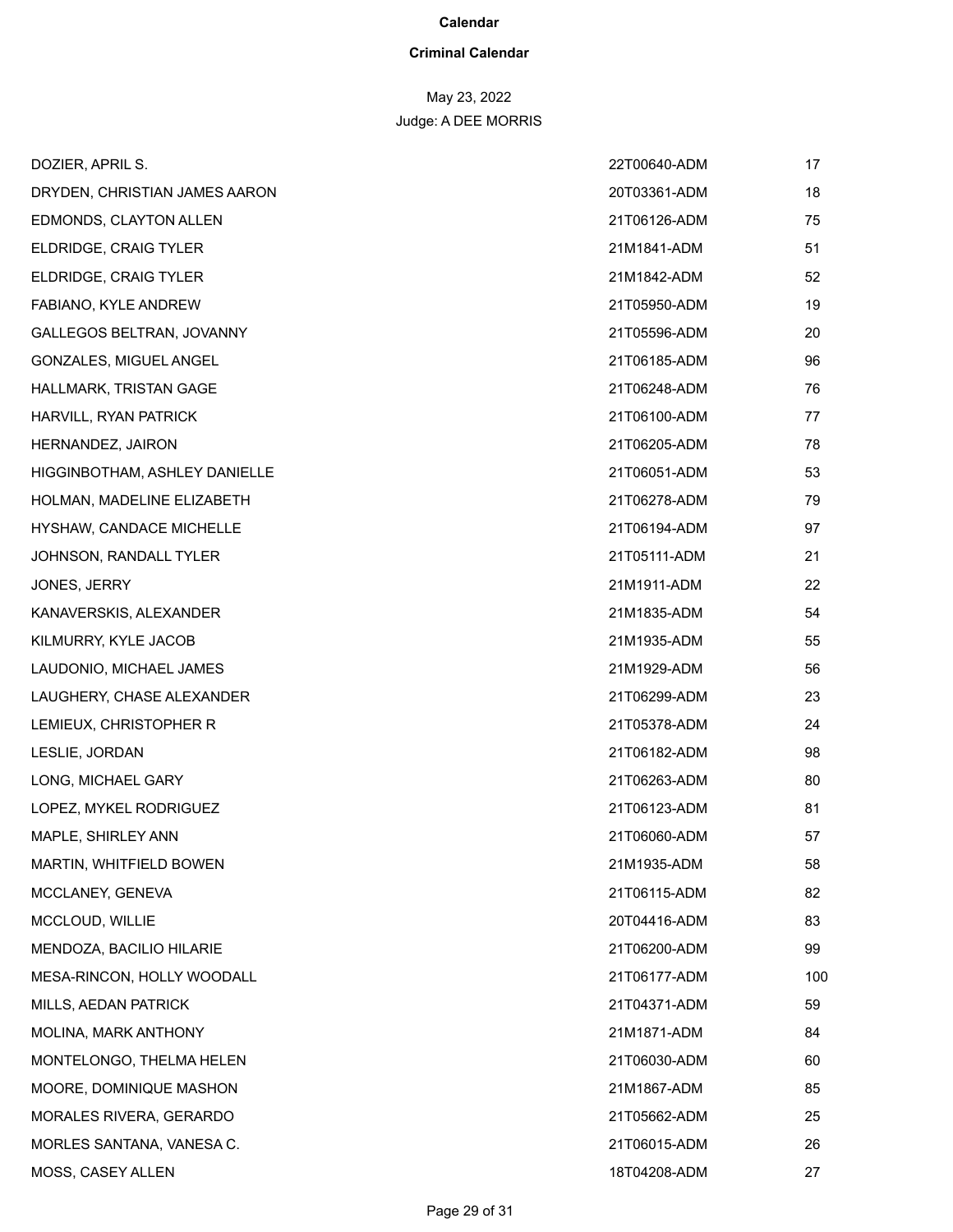### **Criminal Calendar**

| NAVARRETE, ROBERTO              | 21M1872-ADM  | 101 |
|---------------------------------|--------------|-----|
| NEASE, ADRIENNA BRITTANY        | 21M1205-ADM  | 28  |
| NURIYEV, VADIM IOSIFOVICH       | 22UA0388-ADM | 29  |
| PAULSON, TAYLOR STEPHEN         | 21M1919-ADM  | 61  |
| PETERS, MARVIN TERTIUS          | 21M1080-MH   | 30  |
| POWELL, JAMES LEWIS             | 21M1932-ADM  | 62  |
| QUEEN, TREVOR SCOTT             | 21T05291-ADM | 31  |
| RAMIREZ, IGNACIO                | 21T06069-ADM | 63  |
| RAMOS, KAREN                    | 21T06094-ADM | 64  |
| REEVES, DEVIN SCOTT             | 21T06144-ADM | 102 |
| SACCA, JOHN ANTHONY             | 21T06138-ADM | 103 |
| SAEZ, CATHERINE                 | 21T04986-ADM | 32  |
| SAID, ALEXANDRIA GRACE          | 21M0662-AJ   | 33  |
| SCHMIDT, MORGEN KAYLEIGH        | 22M0630-ADM  | 104 |
| SCOTT, GREGORY RYAN             | 21M1663-ADM  | 34  |
| <b>SESSOMS, DANIELLE NICOLE</b> | 20T05064-ADM | 86  |
| SHAIKH, NASEER A                | 21T06021-ADM | 35  |
| SHELNUTT, LINDA                 | 21T06153-ADM | 105 |
| SMITH, ORLANDO MIKEL            | 21T06024-ADM | 36  |
| SPURLOCK, TRISTAN TYLOR         | 21M1834-ADM  | 65  |
| STEELE, JADASHIA GLENICE        | 21T06147-ADM | 106 |
| SUTTON, DUSTIN LEE              | 21T06091-ADM | 66  |
| THEISS, TRAVIS MICHAEL          | 21M0200-ADM  | 37  |
| THOMPSON, KELLY                 | 21M1821-ADM  | 38  |
| THOMPSON, ZACH JOLE             | 21M1926-ADM  | 39  |
| TIMS, KATHERINE LEIGH           | 21M1874-ADM  | 107 |
| TORIBIO-CORTES, JUAN            | 21M1882-ADM  | 87  |
| UMANZOR GARCIA, ULISES VLADIMIR | 21T06242-ADM | 67  |
| UNDERWOOD, SYDNEY               | 21T06103-ADM | 88  |
| VERGARA-MELO, BERNARDO          | 21T06245-ADM | 89  |
| WEAVER, HANNAH NIAMH            | 21T06230-ADM | 90  |
| WHITE, CARL OLIN                | 21T05589-ADM | 40  |
| WILLIAMS, CHANCE                | 21T06165-ADM | 108 |
| WILLIAMS, LEE CORNELIUS         | 21T03935-ADM | 41  |
| WOODALL, JUSTIN WARD            | 21M0022-ADM  | 68  |
| WRIGHT, CAROL DAWN              | 21M1883-ADM  | 109 |
| YOCOM, CHRISTOPHER ALEXANDER    | 21T06159-ADM | 110 |